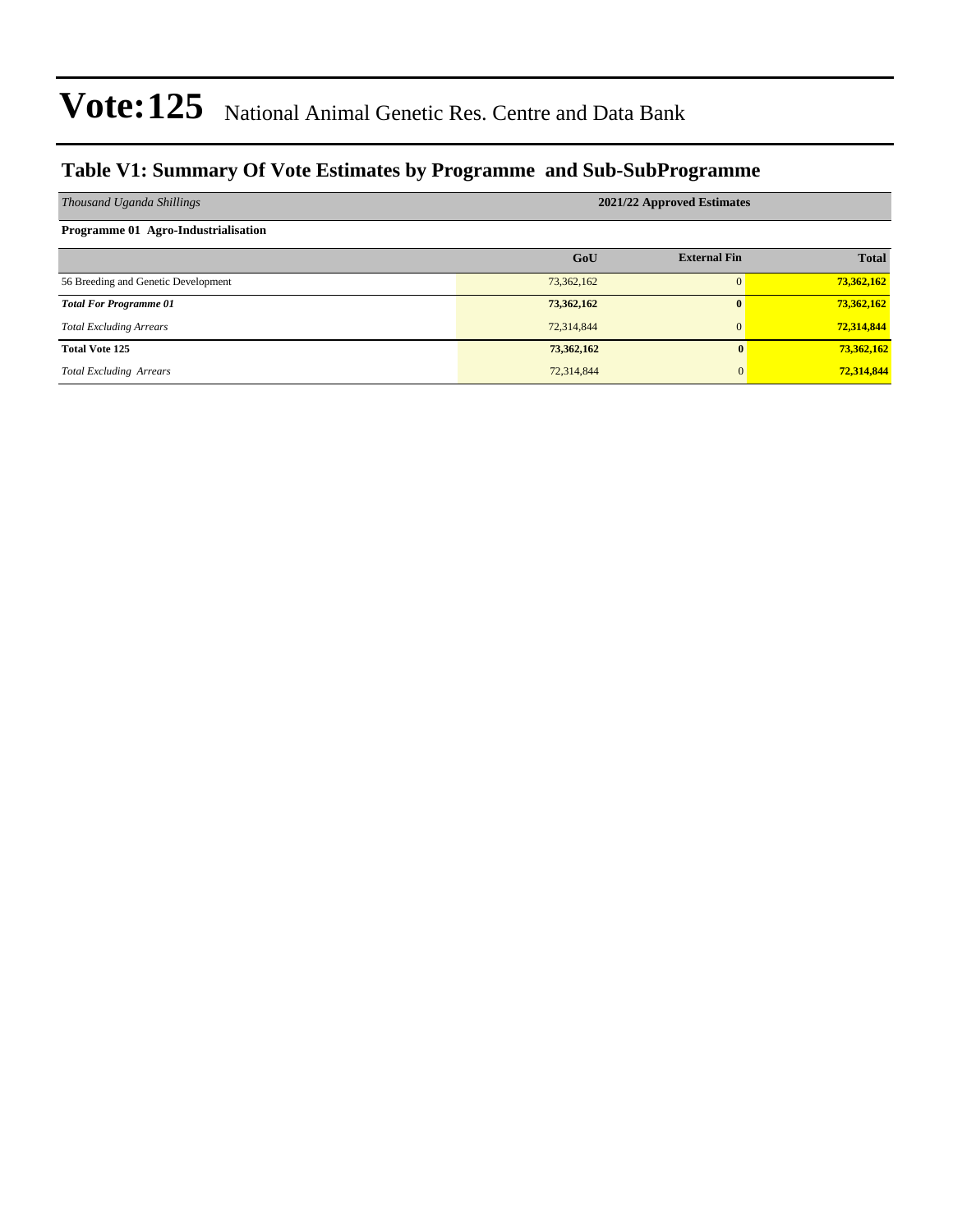### **Table V2: Summary Of Vote Estimates by Sub-SubProgramme,Department and Project**

| Thousand Uganda Shillings                                                           |                  | 2021/22 Approved Estimates |                  |              |                |                               |              |
|-------------------------------------------------------------------------------------|------------------|----------------------------|------------------|--------------|----------------|-------------------------------|--------------|
| Sub-SubProgramme 56 Breeding and Genetic Development                                |                  |                            |                  |              |                |                               |              |
| <b>Recurrent Budget Estimates</b>                                                   | <b>Wage</b>      | Non-Wage                   | <b>AIA</b>       | <b>Total</b> | <b>Wage</b>    | Non-Wage                      | <b>Total</b> |
| 01 Headquarters-NAGRC&DB                                                            | 4,636,023        | 2,133,088                  | $\mathbf{0}$     | 6,769,111    | 4,636,023      | 7,381,922                     | 12,017,945   |
| 02 Dairy cattle                                                                     | $\mathbf{0}$     | 300,000                    | $\boldsymbol{0}$ | 300,000      | $\mathbf{0}$   | $\Omega$                      | 0            |
| 03 Beef cattle                                                                      | $\mathbf{0}$     | 450,693                    | $\mathbf{0}$     | 450,693      | $\overline{0}$ | $\Omega$                      | $\bf{0}$     |
| 04 Poultry                                                                          | $\mathbf{0}$     | 1,100,000                  | $\mathbf{0}$     | 1,100,000    | $\mathbf{0}$   | $\Omega$                      |              |
| 05 Small ruminants & non ruminants                                                  | $\Omega$         | 400,000                    | $\mathbf{0}$     | 400,000      | $\mathbf{0}$   | $\Omega$                      | 0            |
| 06 Pasture and feeds                                                                | $\Omega$         | 400,000                    | $\overline{0}$   | 400,000      | $\Omega$       | $\Omega$                      | Λ            |
| 08 National Animal Data Bank                                                        | $\Omega$         | 200,000                    | $\mathbf{0}$     | 200,000      | $\Omega$       | $\Omega$                      | ⋒            |
| 09 Fish breeding and production                                                     | 0                | 235,344                    | $\mathbf{0}$     | 235,344      | $\mathbf{0}$   | $\Omega$                      | Ô            |
| 10 Assisted Reproductive Technologies (ARTs)                                        | $\mathbf{0}$     | 2,000,000                  | $\mathbf{0}$     | 2,000,000    | $\mathbf{0}$   | $\overline{0}$                | $\bf{0}$     |
| <b>Total Recurrent Budget Estimates for Sub-</b><br><b>SubProgramme</b>             | 4,636,023        | 7,219,125                  | $\bf{0}$         | 11,855,148   | 4,636,023      | 7,381,922                     | 12,017,945   |
| <b>Development Budget Estimates</b>                                                 | <b>GoU Dev't</b> | <b>External Fin</b>        | <b>AIA</b>       | <b>Total</b> |                | <b>GoU Dev't External Fin</b> | <b>Total</b> |
| 1325 NAGRC Strategic Intervention for Animal Genetics<br><b>Improvement Project</b> | 61,344,217       | $\mathbf{0}$               | $\mathbf{0}$     | 61,344,217   | 59,544,217     | $\overline{0}$                | 59,544,217   |
| 1752 Retooling of the National Animal Genetic Resources<br>Centre and Data Bank     | $\Omega$         | $\mathbf{0}$               | $\mathbf{0}$     | $\bf{0}$     | 1,800,000      | $\overline{0}$                | 1,800,000    |
| <b>Total Development Budget Estimates for Sub-</b><br><b>SubProgramme</b>           | 61,344,217       | $\mathbf{0}$               | $\bf{0}$         | 61,344,217   | 61,344,217     | $\mathbf{0}$                  | 61,344,217   |
|                                                                                     | GoU              | <b>External Fin</b>        | <b>AIA</b>       | <b>Total</b> | GoU            | <b>External Fin</b>           | <b>Total</b> |
| <b>Total For Sub-SubProgramme 56</b>                                                | 73,199,365       | $\bf{0}$                   | $\bf{0}$         | 73,199,365   | 73,362,162     | $\bf{0}$                      | 73,362,162   |
| <b>Total Excluding Arrears</b>                                                      | 73,058,671       | $\boldsymbol{0}$           | $\mathbf{0}$     | 73,058,671   | 72,314,844     | $\overline{0}$                | 72,314,844   |
| <b>Total Vote 125</b>                                                               | 73,199,365       | $\bf{0}$                   | $\bf{0}$         | 73,199,365   | 73,362,162     | $\bf{0}$                      | 73,362,162   |
| <b>Total Excluding Arrears</b>                                                      | 73,058,671       | $\boldsymbol{0}$           | $\overline{0}$   | 73,058,671   | 72,314,844     | $\overline{0}$                | 72,314,844   |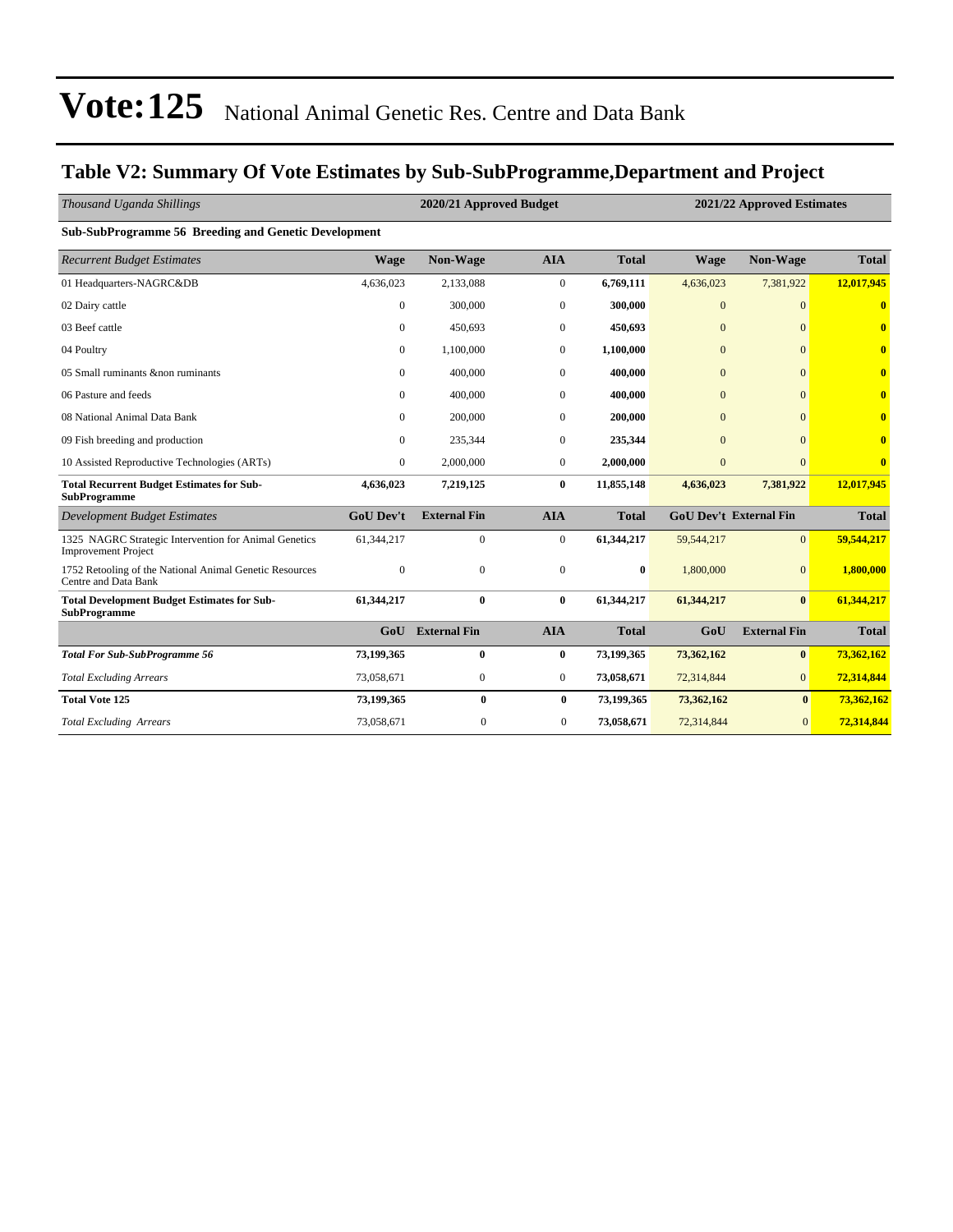### **Table V3: Summary Vote Estimates by Item**

| Thousand Uganda Shillings                                   |            | 2020/21 Approved Budget | 2021/22 Approved Estimates |                  |            |                     |               |
|-------------------------------------------------------------|------------|-------------------------|----------------------------|------------------|------------|---------------------|---------------|
|                                                             | GoU        | <b>External Fin</b>     | AIA                        | <b>Total</b>     | GoU        | <b>External Fin</b> | <b>Total</b>  |
| <b>Employees, Goods and Services (Outputs Provided)</b>     | 30,383,755 | $\bf{0}$                | $\bf{0}$                   | 30,383,755       | 55,654,844 | $\bf{0}$            | 55,654,844    |
| 211102 Contract Staff Salaries                              | 4,636,023  | $\bf{0}$                | $\bf{0}$                   | 4,636,023        | 4,636,023  | $\bf{0}$            | 4,636,023     |
| 211103 Allowances (Inc. Casuals, Temporary)                 | 725,680    | $\bf{0}$                | $\boldsymbol{0}$           | 725,680          | 615,880    | $\bf{0}$            | 615,880       |
| 212101 Social Security Contributions                        | 463,602    | $\bf{0}$                | $\bf{0}$                   | 463,602          | 463,602    | $\bf{0}$            | 463,602       |
| 213001 Medical expenses (To employees)                      | 450,500    | $\bf{0}$                | 0                          | 450,500          | 535,800    | $\bf{0}$            | 535,800       |
| 213002 Incapacity, death benefits and funeral expenses      | 45,000     | $\bf{0}$                | $\bf{0}$                   | 45,000           | 20,000     | $\bf{0}$            | 20,000        |
| 213004 Gratuity Expenses                                    | 982,112    | $\bf{0}$                | 0                          | 982,112          | 1,159,006  | $\bf{0}$            | 1,159,006     |
| 221001 Advertising and Public Relations                     | 30,000     | $\bf{0}$                | $\bf{0}$                   | 30,000           | 155,500    | $\bf{0}$            | 155,500       |
| 221002 Workshops and Seminars                               | 397,040    | $\bf{0}$                | $\bf{0}$                   | 397,040          | 320,000    | $\bf{0}$            | 320,000       |
| 221003 Staff Training                                       | 1,079,512  | $\bf{0}$                | 0                          | 1,079,512        | 273,750    | $\bf{0}$            | 273,750       |
| 221004 Recruitment Expenses                                 | 92,000     | $\bf{0}$                | $\bf{0}$                   | 92,000           | 10,000     | $\bf{0}$            | <b>10,000</b> |
| 221007 Books, Periodicals & Newspapers                      | 2,112      | $\bf{0}$                | 0                          | 2,112            | 5,000      | $\bf{0}$            | 5,000         |
| 221008 Computer supplies and Information Technology<br>(TT) | 1,140,500  | $\bf{0}$                | 0                          | 1,140,500        | 180,000    | $\bf{0}$            | 180,000       |
| 221009 Welfare and Entertainment                            | 32,000     | $\bf{0}$                | 0                          | 32,000           | 231,750    | $\bf{0}$            | 231,750       |
| 221011 Printing, Stationery, Photocopying and Binding       | 580,000    | $\bf{0}$                | 0                          | 580,000          | 305,000    | $\bf{0}$            | 305,000       |
| 221012 Small Office Equipment                               | 60,000     | $\bf{0}$                | $\bf{0}$                   | 60,000           | $\bf{0}$   | $\bf{0}$            | $\bf{0}$      |
| 221016 IFMS Recurrent costs                                 | 25,000     | $\bf{0}$                | 0                          | 25,000           | 20,000     | $\bf{0}$            | 20,000        |
| 221017 Subscriptions                                        | 38,000     | $\bf{0}$                | 0                          | 38,000           | 31,000     | $\bf{0}$            | 31,000        |
| 222001 Telecommunications                                   | 96,000     | $\bf{0}$                | $\bf{0}$                   | 96,000           | 45,000     | $\bf{0}$            | 45,000        |
| 222003 Information and communications technology<br>(ICT)   | 226,000    | $\bf{0}$                | 0                          | 226,000          | 686,000    | $\bf{0}$            | 686,000       |
| 223001 Property Expenses                                    | $\bf{0}$   | $\bf{0}$                | $\bf{0}$                   | $\bf{0}$         | 50,000     | $\bf{0}$            | 50,000        |
| 223004 Guard and Security services                          | 422,217    | $\bf{0}$                | $\bf{0}$                   | 422,217          | 140,000    | $\bf{0}$            | 140,000       |
| 223005 Electricity                                          | 740,000    | $\bf{0}$                | $\bf{0}$                   | 740,000          | 690,000    | $\bf{0}$            | 690,000       |
| 223006 Water                                                | 98,304     | $\bf{0}$                | 0                          | 98,304           | 220,000    | $\bf{0}$            | 220,000       |
| 223007 Other Utilities- (fuel, gas, firewood, charcoal)     | 8,174      | $\bf{0}$                | 0                          | 8,174            | $\bf{0}$   | $\bf{0}$            | $\bf{0}$      |
| 224001 Medical Supplies                                     | 2,823,504  | $\bf{0}$                | 0                          | 2,823,504        | 7,277,500  | $\bf{0}$            | 7,277,500     |
| 224004 Cleaning and Sanitation                              | 32,500     | $\bf{0}$                | $\bf{0}$                   | 32,500           | 32,500     | $\bf{0}$            | 32,500        |
| 224005 Uniforms, Beddings and Protective Gear               | 165,000    | $\bf{0}$                | 0                          | 165,000          | 40,000     | $\bf{0}$            | 40,000        |
| 224006 Agricultural Supplies                                | 8,660,578  | 0                       | 0                          | 8,660,578        | 25,971,000 | $\bf{0}$            | 25,971,000    |
| 225001 Consultancy Services- Short term                     | 750,000    | 0                       | 0                          | 750,000          | 2,511,000  | $\bf{0}$            | 2,511,000     |
| 225002 Consultancy Services-Long-term                       | 608,000    | $\bf{0}$                | $\bf{0}$                   | 608,000          | $\pmb{0}$  | $\bf{0}$            | $\bf{0}$      |
| 226001 Insurances                                           | $\bf{0}$   | $\bf{0}$                | 0                          | $\boldsymbol{0}$ | 200,000    | $\bf{0}$            | 200,000       |
| 227001 Travel inland                                        | 1,557,045  | $\bf{0}$                | $\bf{0}$                   | 1,557,045        | 2,798,533  | $\bf{0}$            | 2,798,533     |
| 227002 Travel abroad                                        | 190,000    | $\bf{0}$                | 0                          | 190,000          | 220,000    | $\bf{0}$            | 220,000       |
| 227003 Carriage, Haulage, Freight and transport hire        | 40,000     | $\bf{0}$                | 0                          | 40,000           | 45,000     | $\bf{0}$            | 45,000        |
| 227004 Fuel, Lubricants and Oils                            | 1,033,850  | $\bf{0}$                | $\boldsymbol{0}$           | 1,033,850        | 1,055,000  | $\bf{0}$            | 1,055,000     |
| 228001 Maintenance - Civil                                  | 610,600    | $\bf{0}$                | 0                          | 610,600          | 670,000    | $\bf{0}$            | 670,000       |
| 228002 Maintenance - Vehicles                               | 437,588    | $\bf{0}$                | 0                          | 437,588          | 437,000    | $\bf{0}$            | 437,000       |
| 228003 Maintenance – Machinery, Equipment $\&$<br>Furniture | 805,818    | $\bf{0}$                | $\bf{0}$                   | 805,818          | 1,280,000  | $\bf{0}$            | 1,280,000     |
| 228004 Maintenance – Other                                  | 98,500     | $\bf{0}$                | $\boldsymbol{0}$           | 98,500           | $\bf{0}$   | $\bf{0}$            | $\bf{0}$      |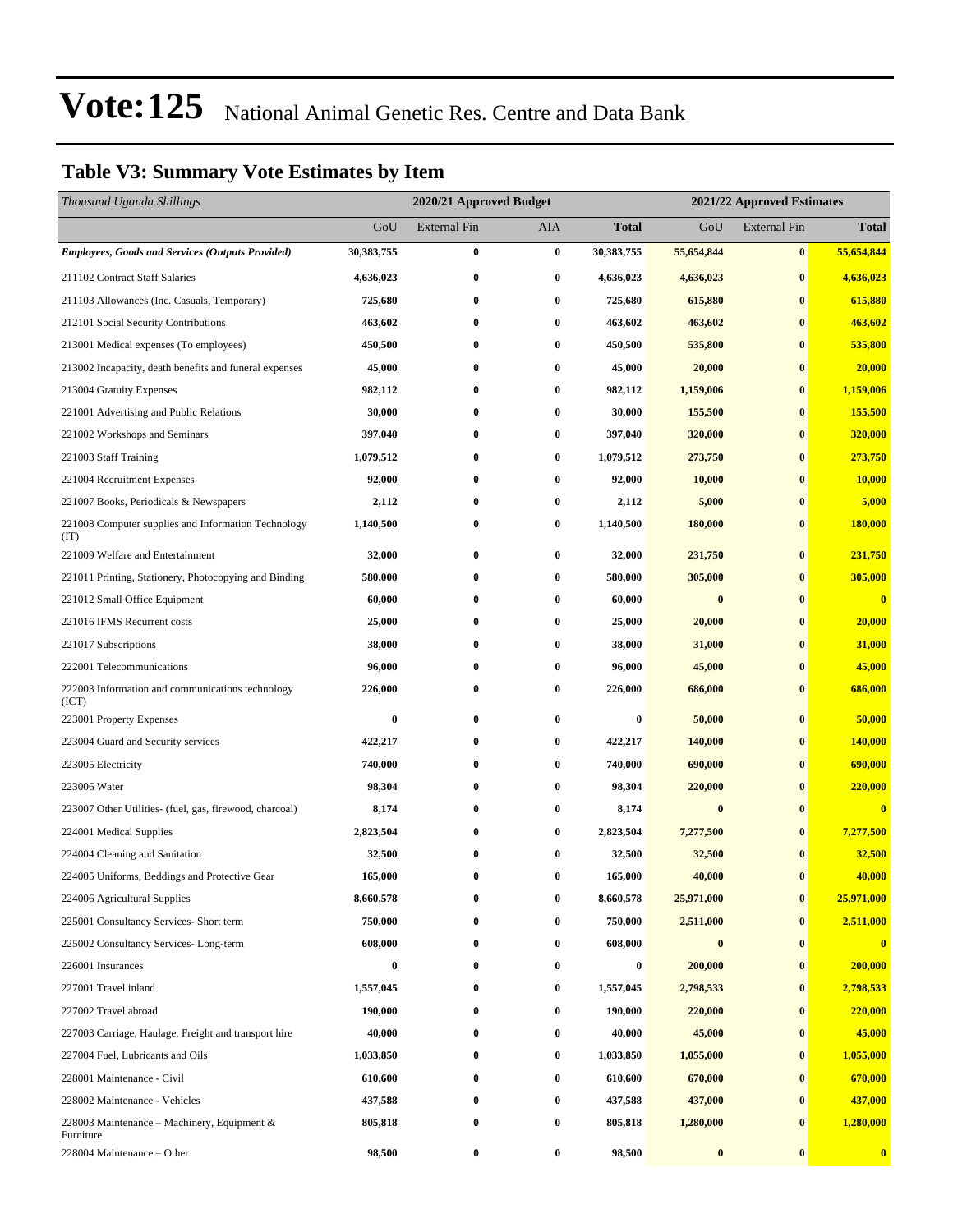| 273102 Incapacity, death benefits and funeral expenses             | $\bf{0}$   | $\bf{0}$         | $\bf{0}$         | $\bf{0}$   | 20,000       | $\bf{0}$     | 20,000                  |
|--------------------------------------------------------------------|------------|------------------|------------------|------------|--------------|--------------|-------------------------|
| 281401 Rental – non produced assets                                | $\bf{0}$   | $\bf{0}$         | $\bf{0}$         | $\bf{0}$   | 304,000      | $\bf{0}$     | 304,000                 |
| 281504 Monitoring, Supervision & Appraisal of Capital<br>work      | 60,996     | $\bf{0}$         | 0                | 60,996     | $\bf{0}$     | $\bf{0}$     | $\bf{0}$                |
| 282104 Compensation to 3rd Parties                                 | 140,000    | $\bf{0}$         | $\bf{0}$         | 140,000    | $\bf{0}$     | $\bf{0}$     | $\bf{0}$                |
| 282105 Court Awards                                                | $\bf{0}$   | $\bf{0}$         | $\bf{0}$         | $\bf{0}$   | 2,000,000    | $\bf{0}$     | 2,000,000               |
| <b>Investment</b> (Capital Purchases)                              | 42,674,917 | $\bf{0}$         | $\bf{0}$         | 42,674,917 | 16,660,000   | $\mathbf{0}$ | 16,660,000              |
| 281502 Feasibility Studies for Capital Works                       | 100,000    | $\bf{0}$         | $\bf{0}$         | 100,000    | $\bf{0}$     | $\mathbf{0}$ | $\overline{\mathbf{0}}$ |
| 281503 Engineering and Design Studies & Plans for<br>capital works | 189,617    | $\bf{0}$         | 0                | 189,617    | $\bf{0}$     | $\mathbf{0}$ | $\overline{\mathbf{0}}$ |
| 281504 Monitoring, Supervision & Appraisal of Capital<br>work      | 828,000    | $\bf{0}$         | $\bf{0}$         | 828,000    | 110,000      | $\bf{0}$     | <b>110,000</b>          |
| 311101 Land                                                        | 1,130,000  | $\bf{0}$         | $\bf{0}$         | 1,130,000  | 150,000      | $\bf{0}$     | 150,000                 |
| 312101 Non-Residential Buildings                                   | 9,591,500  | $\bf{0}$         | $\bf{0}$         | 9,591,500  | 2,900,000    | $\bf{0}$     | 2,900,000               |
| 312102 Residential Buildings                                       | 9,500,000  | $\bf{0}$         | 0                | 9,500,000  | $\mathbf{0}$ | $\mathbf{0}$ | $\bf{0}$                |
| 312103 Roads and Bridges.                                          | 600,000    | $\bf{0}$         | 0                | 600,000    | $\bf{0}$     | $\mathbf{0}$ | $\bf{0}$                |
| 312104 Other Structures                                            | 3,995,800  | $\bf{0}$         | $\bf{0}$         | 3,995,800  | 8,800,000    | $\bf{0}$     | 8,800,000               |
| 312201 Transport Equipment                                         | 1,430,000  | $\bf{0}$         | 0                | 1,430,000  | 700,000      | $\bf{0}$     | 700,000                 |
| 312202 Machinery and Equipment                                     | 7,837,000  | 0                | $\bf{0}$         | 7,837,000  | 3,500,000    | $\bf{0}$     | 3,500,000               |
| 312203 Furniture & Fixtures                                        | $\bf{0}$   | $\bf{0}$         | $\bf{0}$         | $\bf{0}$   | 180,000      | $\mathbf{0}$ | 180,000                 |
| 312212 Medical Equipment                                           | 400,000    | $\bf{0}$         | 0                | 400,000    | $\bf{0}$     | $\mathbf{0}$ | $\overline{\mathbf{0}}$ |
| 312213 ICT Equipment                                               | 80,000     | $\bf{0}$         | 0                | 80,000     | 320,000      | $\bf{0}$     | 320,000                 |
| 312214 Laboratory Equipments                                       | 1,860,000  | $\bf{0}$         | 0                | 1,860,000  | $\bf{0}$     | $\mathbf{0}$ | $\bf{0}$                |
| 312301 Cultivated Assets                                           | 3,470,000  | $\bf{0}$         | 0                | 3,470,000  | $\bf{0}$     | $\bf{0}$     | $\bf{0}$                |
| 314201 Materials and supplies                                      | 1,663,000  | $\bf{0}$         | 0                | 1,663,000  | $\bf{0}$     | $\bf{0}$     | $\bf{0}$                |
| <b>Arrears</b>                                                     | 140,693    | $\bf{0}$         | $\bf{0}$         | 140,693    | 1,047,318    | $\bf{0}$     | 1,047,318               |
| 321605 Domestic arrears (Budgeting)                                | $\bf{0}$   | $\bf{0}$         | $\bf{0}$         | $\bf{0}$   | 1,047,318    | $\bf{0}$     | 1,047,318               |
| 321607 Utility arrears (Budgeting)                                 | 140,693    | $\bf{0}$         | $\bf{0}$         | 140,693    | $\bf{0}$     | $\bf{0}$     | $\bf{0}$                |
| <b>Grand Total Vote 125</b>                                        | 73,199,365 | $\bf{0}$         | $\bf{0}$         | 73,199,365 | 73,362,162   | $\bf{0}$     | 73,362,162              |
| <b>Total Excluding Arrears</b>                                     | 73,058,671 | $\boldsymbol{0}$ | $\boldsymbol{0}$ | 73,058,671 | 72,314,844   | $\mathbf{0}$ | 72,314,844              |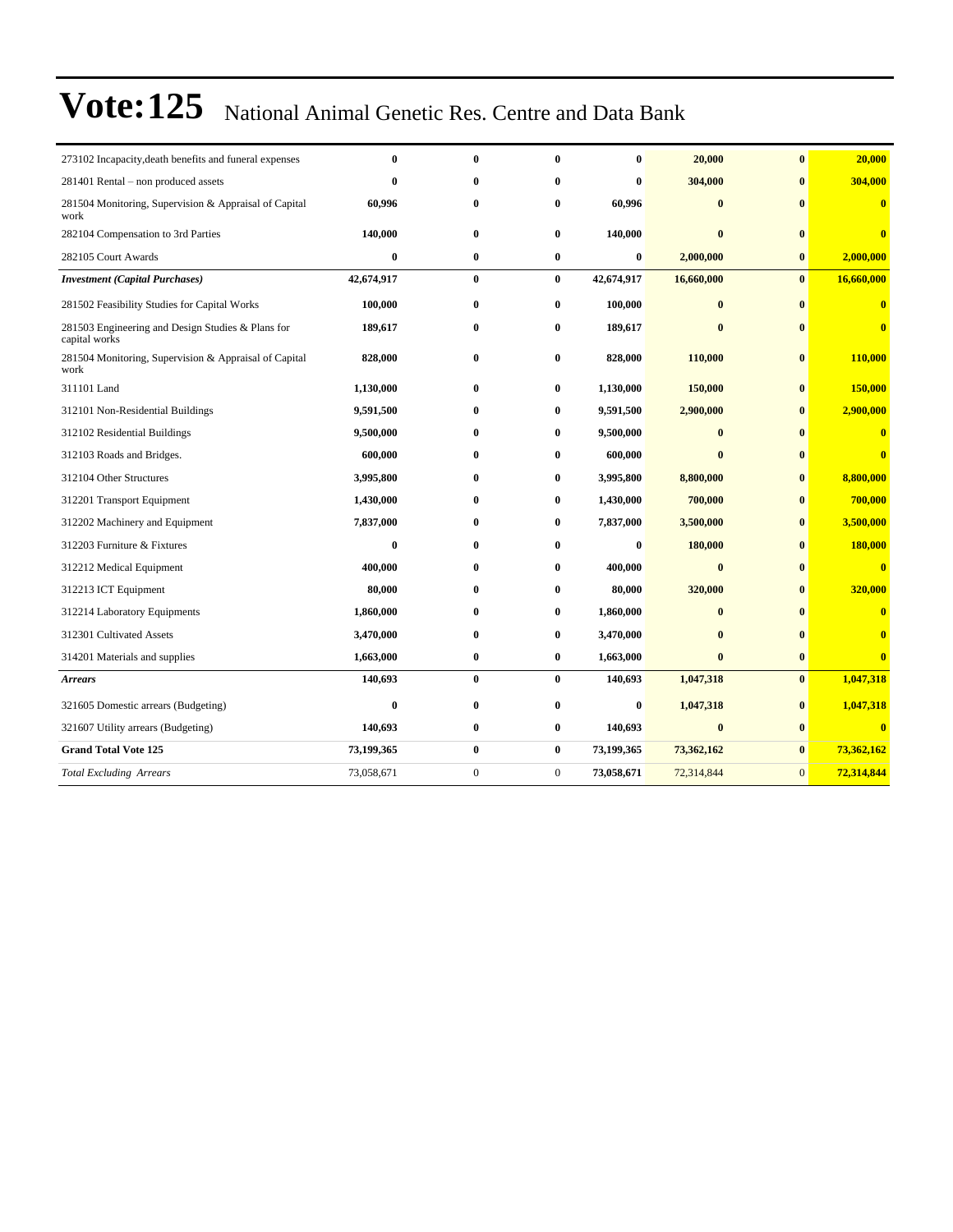### **Table V4: Detailed Estimates by Sub-SubProgramme, Department,Project and Budget Output and Item**

#### *Sub-SubProgrammme 56 Breeding and Genetic Development*

*Recurrent Budget Estimates*

#### **Department 01 Headquarters-NAGRC&DB**

| Thousand Uganda Shillings                                                                |                  | 2020/21 Approved Budget |                  |              | 2021/22 Approved Estimates |                |              |  |
|------------------------------------------------------------------------------------------|------------------|-------------------------|------------------|--------------|----------------------------|----------------|--------------|--|
| <b>Outputs Provided</b>                                                                  | Wage             | Non Wage                | AIA              | <b>Total</b> | Wage                       | Non Wage       | <b>Total</b> |  |
| Budget Output 015601 Human Resource management & development.                            |                  |                         |                  |              |                            |                |              |  |
| 211102 Contract Staff Salaries                                                           | 4,636,023        | $\boldsymbol{0}$        | $\overline{0}$   | 4,636,023    | 4,636,023                  | $\mathbf{0}$   | 4,636,023    |  |
| 211103 Allowances (Inc. Casuals, Temporary)                                              | $\boldsymbol{0}$ | $\boldsymbol{0}$        | $\mathbf{0}$     | $\bf{0}$     | $\mathbf{0}$               | 565,880        | 565,880      |  |
| 212101 Social Security Contributions                                                     | $\boldsymbol{0}$ | 463,602                 | $\mathbf{0}$     | 463,602      | $\mathbf{0}$               | 463,602        | 463,602      |  |
| 213001 Medical expenses (To employees)                                                   | $\boldsymbol{0}$ | 325,500                 | $\mathbf{0}$     | 325,500      | $\mathbf{0}$               | 535,800        | 535,800      |  |
| 213002 Incapacity, death benefits and funeral expenses                                   | $\boldsymbol{0}$ | 30,000                  | $\mathbf{0}$     | 30,000       | $\boldsymbol{0}$           | 20,000         | 20,000       |  |
| 213004 Gratuity Expenses                                                                 | $\boldsymbol{0}$ | 982,112                 | $\mathbf{0}$     | 982,112      | $\boldsymbol{0}$           | 1,159,006      | 1,159,006    |  |
| 221002 Workshops and Seminars                                                            | $\boldsymbol{0}$ | 22,240                  | $\mathbf{0}$     | 22,240       | $\mathbf{0}$               | $\overline{0}$ | $\bf{0}$     |  |
| 221003 Staff Training                                                                    | $\boldsymbol{0}$ | 11,612                  | $\mathbf{0}$     | 11,612       | $\mathbf{0}$               | 80,000         | 80,000       |  |
| 221007 Books, Periodicals & Newspapers                                                   | $\boldsymbol{0}$ | 2,112                   | $\mathbf{0}$     | 2,112        | $\mathbf{0}$               | 5,000          | 5,000        |  |
| 221008 Computer supplies and Information Technology (IT)                                 | $\boldsymbol{0}$ | $\boldsymbol{0}$        | $\overline{0}$   | $\bf{0}$     | $\mathbf{0}$               | 150,000        | 150,000      |  |
| 221009 Welfare and Entertainment                                                         | $\boldsymbol{0}$ | 32,000                  | $\mathbf{0}$     | 32,000       | $\mathbf{0}$               | 110,000        | 110,000      |  |
| 221011 Printing, Stationery, Photocopying and Binding                                    | $\boldsymbol{0}$ | $\boldsymbol{0}$        | $\overline{0}$   | $\bf{0}$     | $\mathbf{0}$               | 155,000        | 155,000      |  |
| 221016 IFMS Recurrent costs                                                              | $\boldsymbol{0}$ | $\boldsymbol{0}$        | $\overline{0}$   | $\bf{0}$     | $\mathbf{0}$               | 20,000         | 20,000       |  |
| 221017 Subscriptions                                                                     | $\mathbf{0}$     | $\boldsymbol{0}$        | $\mathbf{0}$     | $\bf{0}$     | $\mathbf{0}$               | 31,000         | 31,000       |  |
| 222001 Telecommunications                                                                | $\boldsymbol{0}$ | $\boldsymbol{0}$        | $\overline{0}$   | $\bf{0}$     | $\mathbf{0}$               | 45,000         | 45,000       |  |
| 222003 Information and communications technology (ICT)                                   | $\boldsymbol{0}$ | $\boldsymbol{0}$        | $\overline{0}$   | $\bf{0}$     | $\boldsymbol{0}$           | 160,000        | 160,000      |  |
| 223001 Property Expenses                                                                 | $\boldsymbol{0}$ | $\boldsymbol{0}$        | $\mathbf{0}$     | $\bf{0}$     | $\mathbf{0}$               | 50,000         | 50,000       |  |
| 223004 Guard and Security services                                                       | $\boldsymbol{0}$ | 42,217                  | $\mathbf{0}$     | 42,217       | $\mathbf{0}$               | 140,000        | 140,000      |  |
| 223005 Electricity                                                                       | $\mathbf{0}$     | $\boldsymbol{0}$        | $\boldsymbol{0}$ | $\bf{0}$     | $\mathbf{0}$               | 290,000        | 290,000      |  |
| 223006 Water                                                                             | $\boldsymbol{0}$ | $\boldsymbol{0}$        | $\overline{0}$   | $\bf{0}$     | $\mathbf{0}$               | 220,000        | 220,000      |  |
| 224004 Cleaning and Sanitation                                                           | $\boldsymbol{0}$ | $\boldsymbol{0}$        | $\overline{0}$   | $\bf{0}$     | $\boldsymbol{0}$           | 32,500         | 32,500       |  |
| 224005 Uniforms, Beddings and Protective Gear                                            | $\mathbf{0}$     | $\boldsymbol{0}$        | $\overline{0}$   | $\bf{0}$     | $\mathbf{0}$               | 40,000         | 40,000       |  |
| 225001 Consultancy Services- Short term                                                  | $\boldsymbol{0}$ | $\boldsymbol{0}$        | $\overline{0}$   | $\bf{0}$     | $\mathbf{0}$               | 750,000        | 750,000      |  |
| 226001 Insurances                                                                        | $\mathbf{0}$     | $\boldsymbol{0}$        | $\mathbf{0}$     | $\bf{0}$     | $\mathbf{0}$               | 30,000         | 30,000       |  |
| 227001 Travel inland                                                                     | $\boldsymbol{0}$ | 81,605                  | $\mathbf{0}$     | 81,605       | $\mathbf{0}$               | 781,816        | 781,816      |  |
| 227002 Travel abroad                                                                     | $\boldsymbol{0}$ | 10,000                  | $\boldsymbol{0}$ | 10,000       | $\mathbf{0}$               | 30,000         | 30,000       |  |
| 227003 Carriage, Haulage, Freight and transport hire                                     | $\boldsymbol{0}$ | $\boldsymbol{0}$        | $\mathbf{0}$     | $\bf{0}$     | $\mathbf{0}$               | 45,000         | 45,000       |  |
| 227004 Fuel, Lubricants and Oils                                                         | $\boldsymbol{0}$ | $\boldsymbol{0}$        | $\boldsymbol{0}$ | $\pmb{0}$    | $\boldsymbol{0}$           | 228,000        | 228,000      |  |
| 228002 Maintenance - Vehicles                                                            | $\boldsymbol{0}$ | $\boldsymbol{0}$        | $\overline{0}$   | $\bf{0}$     | $\mathbf{0}$               | 37,000         | 37,000       |  |
| 228003 Maintenance - Machinery, Equipment & Furniture                                    | $\boldsymbol{0}$ | $\boldsymbol{0}$        | $\boldsymbol{0}$ | $\bf{0}$     | $\mathbf{0}$               | 10,000         | 10,000       |  |
| 273102 Incapacity, death benefits and funeral expenses                                   | $\boldsymbol{0}$ | $\boldsymbol{0}$        | $\mathbf{0}$     | $\bf{0}$     | $\boldsymbol{0}$           | 20,000         | 20,000       |  |
| <b>Total Cost of Budget Output 01</b>                                                    | 4,636,023        | 2,003,000               | 0                | 6,639,023    | 4,636,023                  | 6,204,604      | 10,840,627   |  |
| Budget Output 015602 Financial management, management accounting & financial Accounting. |                  |                         |                  |              |                            |                |              |  |

221001 Advertising and Public Relations 0 10,000 0 **10,000** 0 0 **0** 221017 Subscriptions 0 8,000 0 **8,000** 0 0 **0**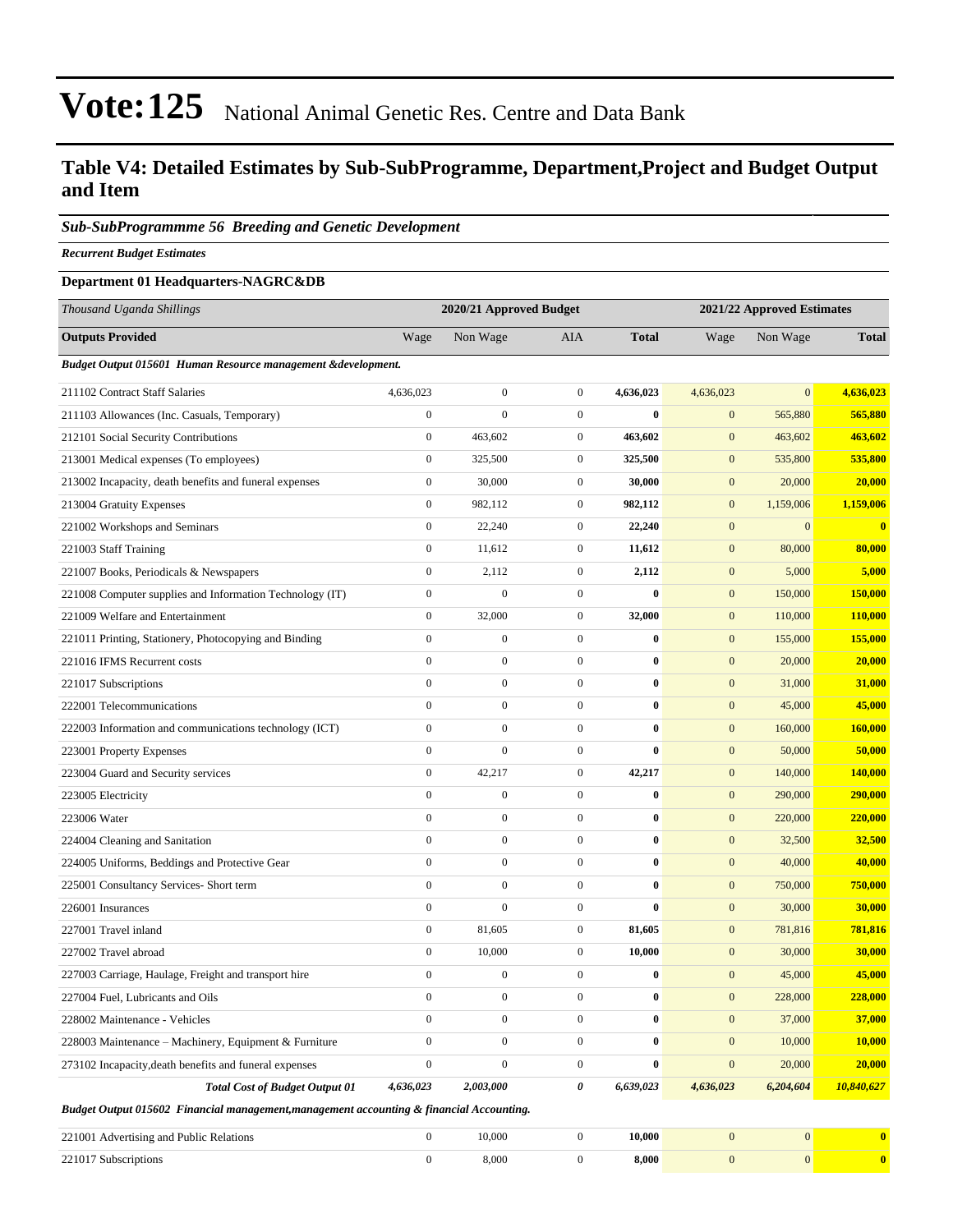| 227001 Travel inland                                                                                    | $\boldsymbol{0}$      | 56,000                  | $\boldsymbol{0}$ | 56,000                | $\mathbf{0}$          | $\overline{0}$             | $\bf{0}$              |
|---------------------------------------------------------------------------------------------------------|-----------------------|-------------------------|------------------|-----------------------|-----------------------|----------------------------|-----------------------|
| 228001 Maintenance - Civil                                                                              | $\boldsymbol{0}$      | 16,000                  | $\boldsymbol{0}$ | 16,000                | $\mathbf{0}$          | $\boldsymbol{0}$           | $\bf{0}$              |
| 228002 Maintenance - Vehicles                                                                           | $\boldsymbol{0}$      | 40,088                  | $\boldsymbol{0}$ | 40,088                | $\mathbf{0}$          | $\overline{0}$             | $\bf{0}$              |
| <b>Total Cost of Budget Output 02</b>                                                                   | 0                     | 130,088                 | 0                | 130,088               | $\boldsymbol{\theta}$ | $\boldsymbol{\theta}$      | $\boldsymbol{\theta}$ |
| <b>Budget Output 015605 Monitoring and evaluation</b>                                                   |                       |                         |                  |                       |                       |                            |                       |
| 227001 Travel inland                                                                                    | $\boldsymbol{0}$      | $\boldsymbol{0}$        | $\boldsymbol{0}$ | $\bf{0}$              | $\mathbf{0}$          | 130,000                    | 130,000               |
| <b>Total Cost of Budget Output 05</b>                                                                   | $\boldsymbol{\theta}$ | 0                       | 0                | $\boldsymbol{\theta}$ | $\boldsymbol{\theta}$ | 130,000                    | 130,000               |
| <b>Total Cost Of Outputs Provided</b>                                                                   | 4,636,023             | 2,133,088               | 0                | 6,769,111             | 4,636,023             | 6,334,604                  | 10,970,627            |
| <b>Arrears</b>                                                                                          | Wage                  | Non Wage                | AIA              | <b>Total</b>          | Wage                  | Non Wage                   | <b>Total</b>          |
| <b>Budget Output 015699 Arrears</b>                                                                     |                       |                         |                  |                       |                       |                            |                       |
| 321605 Domestic arrears (Budgeting)                                                                     | $\boldsymbol{0}$      | $\boldsymbol{0}$        | $\boldsymbol{0}$ | $\bf{0}$              | $\mathbf{0}$          | 1,047,318                  | 1,047,318             |
| <b>Total Cost of Budget Output 99</b>                                                                   | $\boldsymbol{\theta}$ | 0                       | 0                | $\pmb{\theta}$        | $\boldsymbol{\theta}$ | 1,047,318                  | 1,047,318             |
| <b>Total Cost Of Arrears</b>                                                                            | $\bf{0}$              | 0                       | 0                | $\bf{0}$              | $\bf{0}$              | 1,047,318                  | 1,047,318             |
| <b>Total Cost for Department 01</b>                                                                     | 4,636,023             | 2,133,088               | $\bf{0}$         | 6,769,111             | 4,636,023             | 7,381,922                  | 12,017,945            |
| <b>Total Excluding Arrears</b>                                                                          | 4,636,023             | 2,133,088               | $\boldsymbol{0}$ | 6,769,111             | 4,636,023             | 6,334,604                  | 10,970,627            |
| <b>Department 02 Dairy cattle</b>                                                                       |                       |                         |                  |                       |                       |                            |                       |
| Thousand Uganda Shillings                                                                               |                       | 2020/21 Approved Budget |                  |                       |                       | 2021/22 Approved Estimates |                       |
| <b>Outputs Provided</b>                                                                                 | Wage                  | Non Wage                | AIA              | <b>Total</b>          | Wage                  | Non Wage                   | <b>Total</b>          |
| <b>Budget Output 015607 Promotion of dairy cattle breeding</b>                                          |                       |                         |                  |                       |                       |                            |                       |
| 221002 Workshops and Seminars                                                                           | $\boldsymbol{0}$      | 10,000                  | $\boldsymbol{0}$ | 10,000                | $\mathbf{0}$          | $\mathbf{0}$               | $\bf{0}$              |
| 221016 IFMS Recurrent costs                                                                             | $\mathbf{0}$          | 10,000                  | $\boldsymbol{0}$ | 10,000                | $\mathbf{0}$          | $\boldsymbol{0}$           | $\bf{0}$              |
| 222003 Information and communications technology (ICT)                                                  | $\boldsymbol{0}$      | 10,000                  | $\boldsymbol{0}$ | 10,000                | $\mathbf{0}$          | $\mathbf{0}$               | $\mathbf{0}$          |
| 224006 Agricultural Supplies                                                                            | $\boldsymbol{0}$      | 120,000                 | $\boldsymbol{0}$ | 120,000               | $\mathbf{0}$          | $\boldsymbol{0}$           | $\bf{0}$              |
| <b>Total Cost of Budget Output 07</b>                                                                   | 0                     | 150,000                 | 0                | 150,000               | $\boldsymbol{\theta}$ | $\boldsymbol{\theta}$      | $\boldsymbol{\theta}$ |
| Budget Output 015608 Dairy breeding, promotion of Dairy breeds associations and Dairy breeder societies |                       |                         |                  |                       |                       |                            |                       |
| 224004 Cleaning and Sanitation                                                                          | $\boldsymbol{0}$      | 19,500                  | $\boldsymbol{0}$ | 19,500                | $\mathbf{0}$          | $\mathbf{0}$               | $\bf{0}$              |
| 224006 Agricultural Supplies                                                                            | $\boldsymbol{0}$      | 60,000                  | $\boldsymbol{0}$ | 60,000                | $\mathbf{0}$          | $\boldsymbol{0}$           | $\bf{0}$              |
| 228004 Maintenance - Other                                                                              | $\boldsymbol{0}$      | 20,500                  | 0                | 20,500                | $\mathbf{0}$          | $\boldsymbol{0}$           | $\bf{0}$              |
| <b>Total Cost of Budget Output 08</b>                                                                   | 0                     | 100,000                 | 0                | 100,000               | $\boldsymbol{\theta}$ | $\boldsymbol{\theta}$      | $\boldsymbol{\theta}$ |
| Budget Output 015609 Multiplication of pure Dairy animals & appropriate crosses                         |                       |                         |                  |                       |                       |                            |                       |
| 221001 Advertising and Public Relations                                                                 | $\boldsymbol{0}$      | 20,000                  | $\boldsymbol{0}$ | 20,000                | $\mathbf{0}$          | 0                          | $\mathbf{0}$          |
| 221012 Small Office Equipment                                                                           | $\boldsymbol{0}$      | 10,000                  | $\boldsymbol{0}$ | 10,000                | $\boldsymbol{0}$      | $\boldsymbol{0}$           | $\bf{0}$              |
| 221017 Subscriptions                                                                                    | $\mathbf{0}$          | 10,000                  | $\boldsymbol{0}$ | 10,000                | $\mathbf{0}$          | $\boldsymbol{0}$           | $\mathbf{0}$          |
| 222001 Telecommunications                                                                               | $\boldsymbol{0}$      | 10,000                  | $\boldsymbol{0}$ | 10,000                | $\mathbf{0}$          | $\overline{0}$             | $\bf{0}$              |
| <b>Total Cost of Budget Output 09</b>                                                                   | $\pmb{\theta}$        | 50,000                  | 0                | 50,000                | $\boldsymbol{\theta}$ | 0                          | $\boldsymbol{\theta}$ |
| <b>Total Cost Of Outputs Provided</b>                                                                   | $\bf{0}$              | 300,000                 | $\bf{0}$         | 300,000               | $\bf{0}$              | $\bf{0}$                   | $\bf{0}$              |
| <b>Total Cost for Department 02</b>                                                                     | $\bf{0}$              | 300,000                 | $\bf{0}$         | 300,000               | $\boldsymbol{0}$      | $\boldsymbol{0}$           | $\bf{0}$              |
| <b>Total Excluding Arrears</b>                                                                          | $\boldsymbol{0}$      | 300,000                 | $\boldsymbol{0}$ | 300,000               | $\mathbf{0}$          | $\boldsymbol{0}$           | $\bf{0}$              |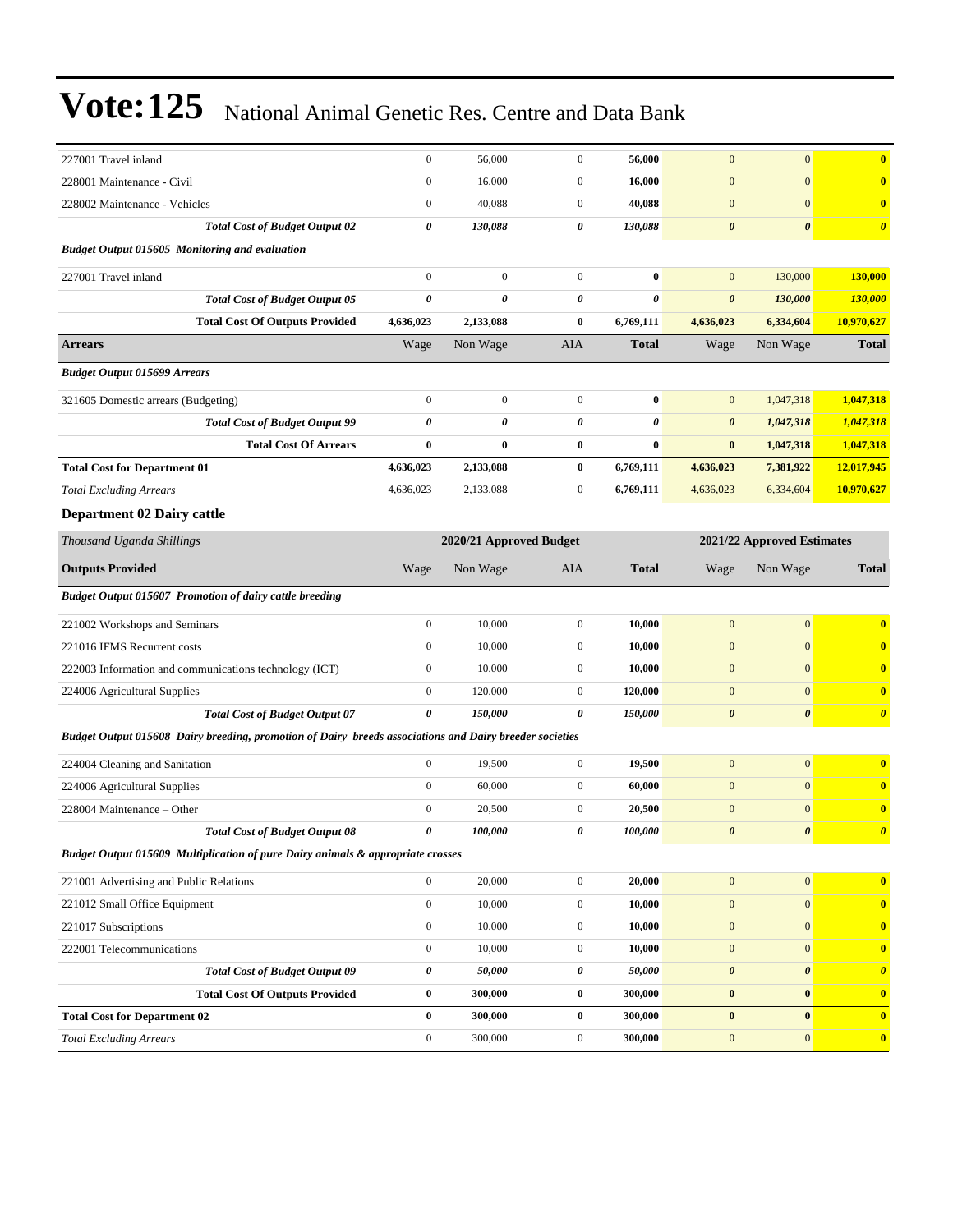### **Department 03 Beef cattle**

| Thousand Uganda Shillings                                                                             |                  | 2020/21 Approved Budget<br>2021/22 Approved Estimates |                  |              |                       |                            |                       |
|-------------------------------------------------------------------------------------------------------|------------------|-------------------------------------------------------|------------------|--------------|-----------------------|----------------------------|-----------------------|
| <b>Outputs Provided</b>                                                                               | Wage             | Non Wage                                              | AIA              | <b>Total</b> | Wage                  | Non Wage                   | <b>Total</b>          |
| <b>Budget Output 015612 Promotion of beef cattle breeding</b>                                         |                  |                                                       |                  |              |                       |                            |                       |
| 221008 Computer supplies and Information Technology (IT)                                              | $\boldsymbol{0}$ | 20,000                                                | $\boldsymbol{0}$ | 20,000       | $\mathbf{0}$          | $\boldsymbol{0}$           | $\bf{0}$              |
| 221011 Printing, Stationery, Photocopying and Binding                                                 | $\boldsymbol{0}$ | 20,000                                                | $\boldsymbol{0}$ | 20,000       | $\mathbf{0}$          | $\mathbf{0}$               | $\bf{0}$              |
| 224006 Agricultural Supplies                                                                          | $\boldsymbol{0}$ | 70,000                                                | $\boldsymbol{0}$ | 70,000       | $\mathbf{0}$          | $\mathbf{0}$               | $\bf{0}$              |
| <b>Total Cost of Budget Output 12</b>                                                                 | $\pmb{\theta}$   | 110,000                                               | 0                | 110,000      | $\boldsymbol{\theta}$ | $\boldsymbol{\theta}$      | $\boldsymbol{\theta}$ |
| Budget Output 015613 Beef breeding, promotion of beef breeds associations and beef breeder societies. |                  |                                                       |                  |              |                       |                            |                       |
| 221002 Workshops and Seminars                                                                         | $\boldsymbol{0}$ | 60,000                                                | $\mathbf{0}$     | 60,000       | $\mathbf{0}$          | $\mathbf{0}$               | $\bf{0}$              |
| 224006 Agricultural Supplies                                                                          | $\boldsymbol{0}$ | 20,000                                                | $\boldsymbol{0}$ | 20,000       | $\mathbf{0}$          | $\mathbf{0}$               | $\bf{0}$              |
| <b>Total Cost of Budget Output 13</b>                                                                 | $\pmb{\theta}$   | 80,000                                                | 0                | 80,000       | $\boldsymbol{\theta}$ | $\boldsymbol{\theta}$      | $\boldsymbol{\theta}$ |
| Budget Output 015614 Multiplication of pure beef breeds & appropriate crosses                         |                  |                                                       |                  |              |                       |                            |                       |
| 211103 Allowances (Inc. Casuals, Temporary)                                                           | $\boldsymbol{0}$ | 20,000                                                | $\boldsymbol{0}$ | 20,000       | $\mathbf{0}$          | $\mathbf{0}$               | $\bf{0}$              |
| 221008 Computer supplies and Information Technology (IT)                                              | $\boldsymbol{0}$ | 10,000                                                | $\boldsymbol{0}$ | 10,000       | $\boldsymbol{0}$      | $\mathbf{0}$               | $\bf{0}$              |
| 221011 Printing, Stationery, Photocopying and Binding                                                 | $\boldsymbol{0}$ | 15,000                                                | $\mathbf{0}$     | 15,000       | $\mathbf{0}$          | $\mathbf{0}$               | $\bf{0}$              |
| 222003 Information and communications technology (ICT)                                                | $\boldsymbol{0}$ | 16,000                                                | $\boldsymbol{0}$ | 16,000       | $\boldsymbol{0}$      | $\mathbf{0}$               | $\bf{0}$              |
| 223006 Water                                                                                          | $\boldsymbol{0}$ | 8,000                                                 | $\boldsymbol{0}$ | 8,000        | $\boldsymbol{0}$      | $\mathbf{0}$               | $\bf{0}$              |
| 224001 Medical Supplies                                                                               | $\boldsymbol{0}$ | 11,000                                                | $\boldsymbol{0}$ | 11,000       | $\mathbf{0}$          | $\mathbf{0}$               | $\bf{0}$              |
| 224006 Agricultural Supplies                                                                          | $\boldsymbol{0}$ | 20,000                                                | $\boldsymbol{0}$ | 20,000       | $\boldsymbol{0}$      | $\mathbf{0}$               | $\bf{0}$              |
| 228002 Maintenance - Vehicles                                                                         | $\boldsymbol{0}$ | 20,000                                                | $\mathbf{0}$     | 20,000       | $\boldsymbol{0}$      | $\mathbf{0}$               | $\bf{0}$              |
| <b>Total Cost of Budget Output 14</b>                                                                 | 0                | 120,000                                               | 0                | 120,000      | $\boldsymbol{\theta}$ | $\boldsymbol{\theta}$      | $\boldsymbol{\theta}$ |
| <b>Total Cost Of Outputs Provided</b>                                                                 | $\bf{0}$         | 310,000                                               | $\bf{0}$         | 310,000      | $\bf{0}$              | $\bf{0}$                   | $\bf{0}$              |
| <b>Arrears</b>                                                                                        | Wage             | Non Wage                                              | AIA              | <b>Total</b> | Wage                  | Non Wage                   | <b>Total</b>          |
| <b>Budget Output 015699 Arrears</b>                                                                   |                  |                                                       |                  |              |                       |                            |                       |
| 321607 Utility arrears (Budgeting)                                                                    | $\boldsymbol{0}$ | 140,693                                               | $\boldsymbol{0}$ | 140,693      | $\mathbf{0}$          | $\mathbf{0}$               | $\bf{0}$              |
| <b>Total Cost of Budget Output 99</b>                                                                 | $\pmb{\theta}$   | 140,693                                               | 0                | 140,693      | $\boldsymbol{\theta}$ | $\boldsymbol{\theta}$      | $\boldsymbol{\theta}$ |
| <b>Total Cost Of Arrears</b>                                                                          | $\bf{0}$         | 140,693                                               | $\bf{0}$         | 140,693      | $\bf{0}$              | $\bf{0}$                   | $\bf{0}$              |
| <b>Total Cost for Department 03</b>                                                                   | $\bf{0}$         | 450,693                                               | $\bf{0}$         | 450,693      | $\bf{0}$              | $\bf{0}$                   | $\bf{0}$              |
| <b>Total Excluding Arrears</b>                                                                        | $\boldsymbol{0}$ | 310,000                                               | $\mathbf{0}$     | 310,000      | $\boldsymbol{0}$      | $\mathbf{0}$               | $\bf{0}$              |
| <b>Department 04 Poultry</b>                                                                          |                  |                                                       |                  |              |                       |                            |                       |
| Thousand Uganda Shillings                                                                             |                  | 2020/21 Approved Budget                               |                  |              |                       | 2021/22 Approved Estimates |                       |
| <b>Outputs Provided</b>                                                                               | Wage             | Non Wage                                              | AIA              | <b>Total</b> | Wage                  | Non Wage                   | <b>Total</b>          |
| <b>Budget Output 015619 Production and distribution of chicks</b>                                     |                  |                                                       |                  |              |                       |                            |                       |
| 222001 Telecommunications                                                                             | $\boldsymbol{0}$ | 20,000                                                | $\boldsymbol{0}$ | 20,000       | $\boldsymbol{0}$      | $\boldsymbol{0}$           | $\bf{0}$              |
| 224001 Medical Supplies                                                                               | $\boldsymbol{0}$ | 94,000                                                | $\boldsymbol{0}$ | 94,000       | $\boldsymbol{0}$      | $\mathbf{0}$               | $\bf{0}$              |
| 224006 Agricultural Supplies                                                                          | $\boldsymbol{0}$ | 608,000                                               | $\boldsymbol{0}$ | 608,000      | $\boldsymbol{0}$      | $\mathbf{0}$               | $\bf{0}$              |
| 225001 Consultancy Services- Short term                                                               | $\boldsymbol{0}$ | 40,000                                                | $\boldsymbol{0}$ | 40,000       | $\boldsymbol{0}$      | $\mathbf{0}$               | $\bf{0}$              |
| 225002 Consultancy Services-Long-term                                                                 | $\boldsymbol{0}$ | 48,000                                                | $\boldsymbol{0}$ | 48,000       | $\boldsymbol{0}$      | $\boldsymbol{0}$           | $\bf{0}$              |
| 227004 Fuel, Lubricants and Oils                                                                      | $\boldsymbol{0}$ | 30,000                                                | $\boldsymbol{0}$ | 30,000       | $\mathbf{0}$          | $\mathbf{0}$               | $\bf{0}$              |
| 228002 Maintenance - Vehicles                                                                         | $\boldsymbol{0}$ | 20,000                                                | $\boldsymbol{0}$ | 20,000       | $\boldsymbol{0}$      | $\boldsymbol{0}$           | $\bf{0}$              |
| <b>Total Cost of Budget Output 19</b>                                                                 | $\pmb{\theta}$   | 860,000                                               | 0                | 860,000      | $\pmb{\theta}$        | $\boldsymbol{\theta}$      | $\boldsymbol{\theta}$ |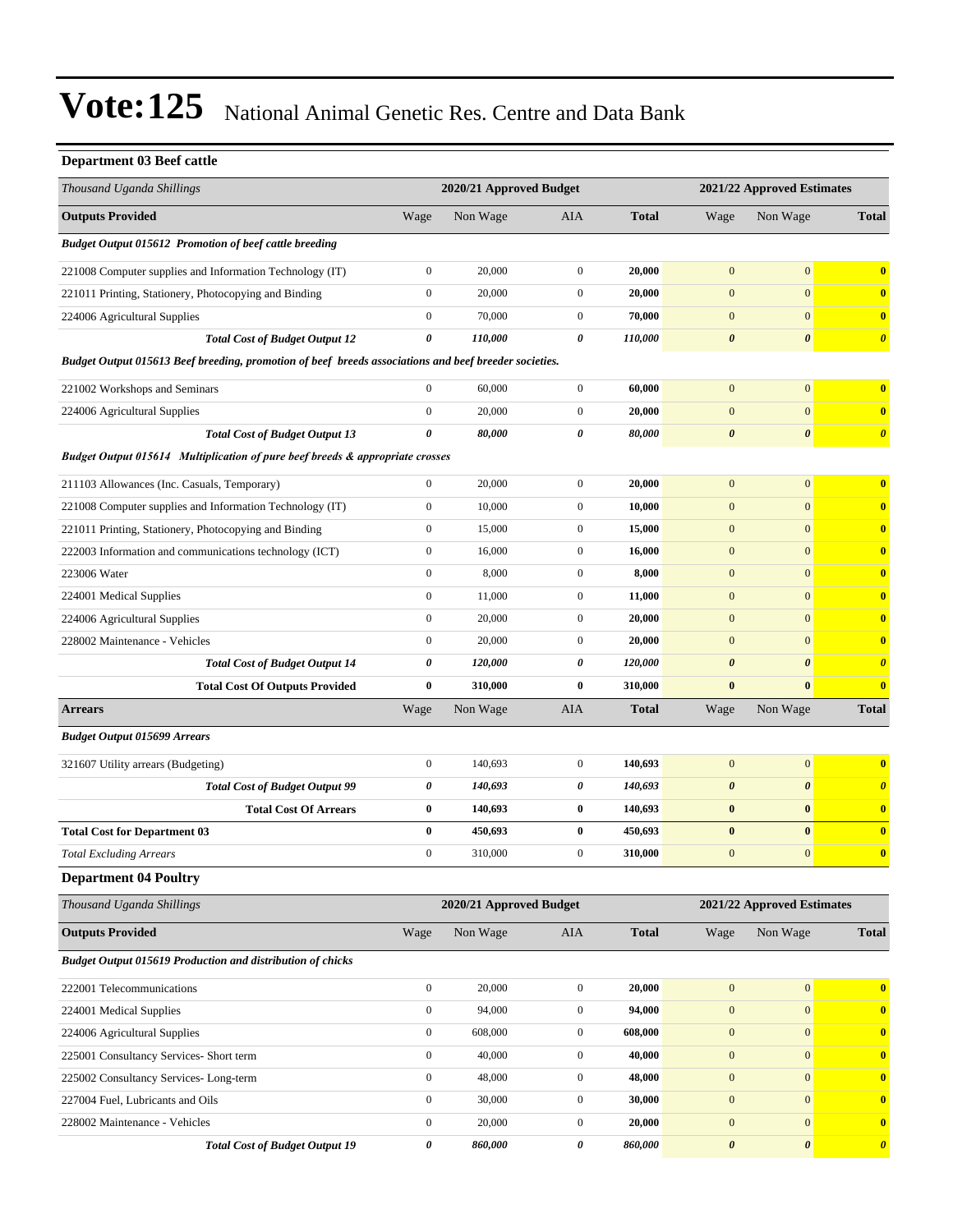| Budget Output 015620 Training of poultry breeders & farmers      |                         |           |                  |              |                       |                            |                         |
|------------------------------------------------------------------|-------------------------|-----------|------------------|--------------|-----------------------|----------------------------|-------------------------|
| 221002 Workshops and Seminars                                    | $\boldsymbol{0}$        | 26,000    | $\mathbf{0}$     | 26,000       | $\overline{0}$        | $\mathbf{0}$               | $\bf{0}$                |
| 224006 Agricultural Supplies                                     | $\overline{0}$          | 214,000   | $\overline{0}$   | 214,000      | $\overline{0}$        | $\mathbf{0}$               | $\bf{0}$                |
| <b>Total Cost of Budget Output 20</b>                            | 0                       | 240,000   | 0                | 240,000      | $\theta$              | $\boldsymbol{\theta}$      | $\boldsymbol{\theta}$   |
| <b>Total Cost Of Outputs Provided</b>                            | 0                       | 1,100,000 | $\bf{0}$         | 1,100,000    | $\bf{0}$              | $\bf{0}$                   | $\bf{0}$                |
| <b>Total Cost for Department 04</b>                              | $\bf{0}$                | 1,100,000 | $\bf{0}$         | 1,100,000    | $\bf{0}$              | $\bf{0}$                   | $\overline{\mathbf{0}}$ |
| <b>Total Excluding Arrears</b>                                   | $\overline{0}$          | 1,100,000 | $\overline{0}$   | 1,100,000    | $\mathbf{0}$          | $\mathbf{0}$               | $\bf{0}$                |
| Department 05 Small ruminants &non ruminants                     |                         |           |                  |              |                       |                            |                         |
| Thousand Uganda Shillings                                        | 2020/21 Approved Budget |           |                  |              |                       | 2021/22 Approved Estimates |                         |
| <b>Outputs Provided</b>                                          | Wage                    | Non Wage  | <b>AIA</b>       | <b>Total</b> | Wage                  | Non Wage                   | <b>Total</b>            |
| Budget Output 015621 Breeding &multiplication of meat goats      |                         |           |                  |              |                       |                            |                         |
| 221003 Staff Training                                            | $\overline{0}$          | 20,000    | $\boldsymbol{0}$ | 20,000       | $\overline{0}$        | $\mathbf{0}$               | $\overline{\mathbf{0}}$ |
| 224001 Medical Supplies                                          | $\boldsymbol{0}$        | 20,000    | $\overline{0}$   | 20,000       | $\mathbf{0}$          | $\mathbf{0}$               | $\bf{0}$                |
| 227001 Travel inland                                             | $\overline{0}$          | 50,000    | $\mathbf{0}$     | 50,000       | $\overline{0}$        | $\mathbf{0}$               | $\bf{0}$                |
| 228001 Maintenance - Civil                                       | $\overline{0}$          | 60,000    | $\overline{0}$   | 60.000       | $\overline{0}$        | $\mathbf{0}$               | $\bf{0}$                |
| <b>Total Cost of Budget Output 21</b>                            | 0                       | 150,000   | 0                | 150,000      | $\boldsymbol{\theta}$ | $\boldsymbol{\theta}$      | $\boldsymbol{\theta}$   |
| <b>Budget Output 015623 Breeding &amp;multiplication of pigs</b> |                         |           |                  |              |                       |                            |                         |
| 221003 Staff Training                                            | $\boldsymbol{0}$        | 20,000    | $\overline{0}$   | 20,000       | $\Omega$              | $\overline{0}$             | $\overline{\mathbf{0}}$ |
| 224001 Medical Supplies                                          | $\boldsymbol{0}$        | 64,004    | $\mathbf{0}$     | 64,004       | $\overline{0}$        | $\mathbf{0}$               | $\bf{0}$                |
| 224006 Agricultural Supplies                                     | $\overline{0}$          | 75,000    | $\overline{0}$   | 75,000       | $\overline{0}$        | $\mathbf{0}$               | $\bf{0}$                |
| 227001 Travel inland                                             | $\overline{0}$          | 30,000    | $\mathbf{0}$     | 30,000       | $\overline{0}$        | $\mathbf{0}$               | $\overline{\mathbf{0}}$ |
| 281504 Monitoring, Supervision & Appraisal of Capital work       | $\boldsymbol{0}$        | 60,996    | $\mathbf{0}$     | 60,996       | $\overline{0}$        | $\mathbf{0}$               | $\bf{0}$                |
| <b>Total Cost of Budget Output 23</b>                            | 0                       | 250,000   | 0                | 250,000      | $\boldsymbol{\theta}$ | $\boldsymbol{\theta}$      | $\boldsymbol{\theta}$   |
| <b>Total Cost Of Outputs Provided</b>                            | $\bf{0}$                | 400,000   | $\bf{0}$         | 400,000      | $\bf{0}$              | $\bf{0}$                   | $\overline{\mathbf{0}}$ |
| <b>Total Cost for Department 05</b>                              | $\bf{0}$                | 400,000   | $\bf{0}$         | 400,000      | $\bf{0}$              | $\bf{0}$                   | $\overline{\mathbf{0}}$ |
| <b>Total Excluding Arrears</b>                                   | $\overline{0}$          | 400,000   | $\boldsymbol{0}$ | 400,000      | $\mathbf{0}$          | $\mathbf{0}$               | $\overline{\mathbf{0}}$ |
| 3.0.13<br>$\lambda$ of $\mathbf{D}$ , $\lambda$                  |                         |           |                  |              |                       |                            |                         |

#### **Department 06 Pasture and feeds**

| Thousand Uganda Shillings                                                                    | 2020/21 Approved Budget<br>2021/22 Approved Estimates |          |              |              |                       |                       |                         |
|----------------------------------------------------------------------------------------------|-------------------------------------------------------|----------|--------------|--------------|-----------------------|-----------------------|-------------------------|
| <b>Outputs Provided</b>                                                                      | Wage                                                  | Non Wage | <b>AIA</b>   | <b>Total</b> | Wage                  | Non Wage              | <b>Total</b>            |
| Budget Output 015627 Evaluation and multiplication of improved pasture and fodder germ-plasm |                                                       |          |              |              |                       |                       |                         |
| 224006 Agricultural Supplies                                                                 | $\mathbf{0}$                                          | 329,852  | $\mathbf{0}$ | 329,852      | $\mathbf{0}$          | $\overline{0}$        | $\mathbf{0}$            |
| 227001 Travel inland                                                                         | $\mathbf{0}$                                          | 34,080   | $\mathbf{0}$ | 34,080       | $\mathbf{0}$          | $\overline{0}$        | $\mathbf{0}$            |
| 227004 Fuel, Lubricants and Oils                                                             | $\mathbf{0}$                                          | 23,850   | $\mathbf{0}$ | 23,850       | $\mathbf{0}$          | $\overline{0}$        | $\mathbf{0}$            |
| 228003 Maintenance – Machinery, Equipment & Furniture                                        | $\mathbf{0}$                                          | 12,218   | $\mathbf{0}$ | 12,218       | $\mathbf{0}$          | $\mathbf{0}$          | $\overline{\mathbf{0}}$ |
| <b>Total Cost of Budget Output 27</b>                                                        | 0                                                     | 400,000  | 0            | 400,000      | $\boldsymbol{\theta}$ | $\boldsymbol{\theta}$ | $\theta$                |
| <b>Total Cost Of Outputs Provided</b>                                                        | $\bf{0}$                                              | 400,000  | $\bf{0}$     | 400,000      | $\bf{0}$              | $\mathbf{0}$          | $\mathbf{0}$            |
| <b>Total Cost for Department 06</b>                                                          | $\bf{0}$                                              | 400,000  | $\mathbf{0}$ | 400.000      | $\bf{0}$              | $\mathbf{0}$          | $\overline{0}$          |
| <b>Total Excluding Arrears</b>                                                               | $\mathbf{0}$                                          | 400,000  | $\Omega$     | 400,000      | $\boldsymbol{0}$      | $\overline{0}$        | $\mathbf{0}$            |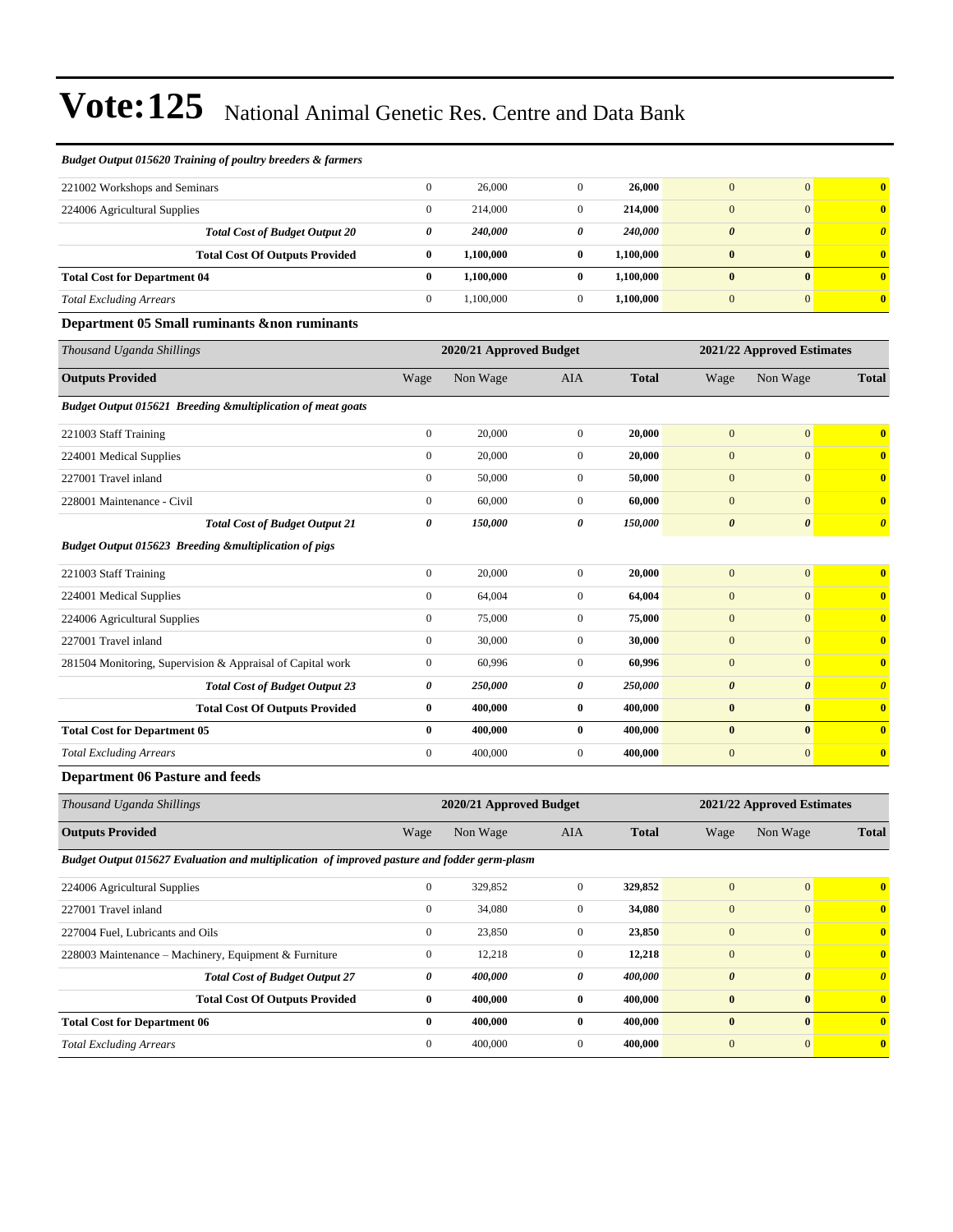### **Department 08 National Animal Data Bank**

| Thousand Uganda Shillings                                                                                                                         |                                                       | 2020/21 Approved Budget |                  |              | 2021/22 Approved Estimates |                            |                       |  |
|---------------------------------------------------------------------------------------------------------------------------------------------------|-------------------------------------------------------|-------------------------|------------------|--------------|----------------------------|----------------------------|-----------------------|--|
| <b>Outputs Provided</b>                                                                                                                           | Wage                                                  | Non Wage                | AIA              | <b>Total</b> | Wage                       | Non Wage                   | <b>Total</b>          |  |
| Budget Output 015629 Develop and maintain collaborative linkages for the establishment and development of a National Animal identification system |                                                       |                         |                  |              |                            |                            |                       |  |
| 227001 Travel inland                                                                                                                              | $\boldsymbol{0}$                                      | 5,600                   | $\mathbf{0}$     | 5,600        | $\mathbf{0}$               | $\boldsymbol{0}$           | $\bf{0}$              |  |
| <b>Total Cost of Budget Output 29</b>                                                                                                             | $\pmb{\theta}$                                        | 5,600                   | 0                | 5,600        | $\pmb{\theta}$             | $\pmb{\theta}$             | $\boldsymbol{\theta}$ |  |
| Budget Output 015630 Development and maintenace of a National Livestock Registry and National Data Bank                                           |                                                       |                         |                  |              |                            |                            |                       |  |
| 224006 Agricultural Supplies                                                                                                                      | $\boldsymbol{0}$                                      | 56,000                  | $\mathbf{0}$     | 56,000       | $\mathbf{0}$               | $\mathbf{0}$               | $\bf{0}$              |  |
| <b>Total Cost of Budget Output 30</b>                                                                                                             | 0                                                     | 56,000                  | 0                | 56,000       | $\pmb{\theta}$             | $\boldsymbol{\theta}$      | $\boldsymbol{\theta}$ |  |
| Budget Output 015631 Develop National herd/milk/beef recording schemes                                                                            |                                                       |                         |                  |              |                            |                            |                       |  |
| 221011 Printing, Stationery, Photocopying and Binding                                                                                             | $\boldsymbol{0}$                                      | 5,000                   | $\mathbf{0}$     | 5,000        | $\mathbf{0}$               | $\mathbf{0}$               | $\bf{0}$              |  |
| 224006 Agricultural Supplies                                                                                                                      | $\boldsymbol{0}$                                      | 48,400                  | $\boldsymbol{0}$ | 48,400       | $\mathbf{0}$               | $\mathbf{0}$               | $\bf{0}$              |  |
| 227001 Travel inland                                                                                                                              | $\boldsymbol{0}$                                      | 20,000                  | $\boldsymbol{0}$ | 20,000       | $\boldsymbol{0}$           | $\mathbf{0}$               | $\bf{0}$              |  |
| <b>Total Cost of Budget Output 31</b>                                                                                                             | 0                                                     | 73,400                  | 0                | 73,400       | $\boldsymbol{\theta}$      | $\boldsymbol{\theta}$      | $\boldsymbol{\theta}$ |  |
| Budget Output 015632 Performance & progeny-testing schemes                                                                                        |                                                       |                         |                  |              |                            |                            |                       |  |
| 224006 Agricultural Supplies                                                                                                                      | $\boldsymbol{0}$                                      | 65,000                  | $\mathbf{0}$     | 65,000       | $\boldsymbol{0}$           | $\boldsymbol{0}$           | $\bf{0}$              |  |
| <b>Total Cost of Budget Output 32</b>                                                                                                             | 0                                                     | 65,000                  | 0                | 65,000       | $\pmb{\theta}$             | $\boldsymbol{\theta}$      | $\boldsymbol{\theta}$ |  |
| <b>Total Cost Of Outputs Provided</b>                                                                                                             | $\bf{0}$                                              | 200,000                 | $\bf{0}$         | 200,000      | $\pmb{0}$                  | $\bf{0}$                   | $\mathbf{0}$          |  |
| <b>Total Cost for Department 08</b>                                                                                                               | $\bf{0}$                                              | 200,000                 | $\bf{0}$         | 200,000      | $\bf{0}$                   | $\bf{0}$                   | $\bf{0}$              |  |
| <b>Total Excluding Arrears</b>                                                                                                                    | $\boldsymbol{0}$                                      | 200,000                 | $\mathbf{0}$     | 200,000      | $\boldsymbol{0}$           | $\mathbf{0}$               | $\mathbf{0}$          |  |
| Department 09 Fish breeding and production                                                                                                        |                                                       |                         |                  |              |                            |                            |                       |  |
| Thousand Uganda Shillings                                                                                                                         |                                                       | 2020/21 Approved Budget |                  |              |                            | 2021/22 Approved Estimates |                       |  |
| <b>Outputs Provided</b>                                                                                                                           | Wage                                                  | Non Wage                | <b>AIA</b>       | <b>Total</b> | Wage                       | Non Wage                   | <b>Total</b>          |  |
| Budget Output 015634 Production and sale of founder brood stock of fisheries resources.                                                           |                                                       |                         |                  |              |                            |                            |                       |  |
| 211103 Allowances (Inc. Casuals, Temporary)                                                                                                       | $\boldsymbol{0}$                                      | 35,280                  | $\mathbf{0}$     | 35,280       | $\boldsymbol{0}$           | $\boldsymbol{0}$           | $\bf{0}$              |  |
| 223006 Water                                                                                                                                      | $\boldsymbol{0}$                                      | 304                     | $\mathbf{0}$     | 304          | $\boldsymbol{0}$           | $\mathbf{0}$               | $\bf{0}$              |  |
| 224006 Agricultural Supplies                                                                                                                      | $\boldsymbol{0}$                                      | 180,000                 | $\mathbf{0}$     | 180,000      | $\mathbf{0}$               | $\mathbf{0}$               | $\bf{0}$              |  |
| 227001 Travel inland                                                                                                                              | $\boldsymbol{0}$                                      | 19,760                  | $\mathbf{0}$     | 19,760       | $\boldsymbol{0}$           | $\mathbf{0}$               | $\bf{0}$              |  |
| <b>Total Cost of Budget Output 34</b>                                                                                                             | 0                                                     | 235,344                 | 0                | 235,344      | $\boldsymbol{\theta}$      | $\boldsymbol{\theta}$      | $\boldsymbol{\theta}$ |  |
| <b>Total Cost Of Outputs Provided</b>                                                                                                             | $\pmb{0}$                                             | 235,344                 | $\pmb{0}$        | 235,344      | $\pmb{0}$                  | $\bf{0}$                   | $\boldsymbol{0}$      |  |
| <b>Total Cost for Department 09</b>                                                                                                               | $\bf{0}$                                              | 235,344                 | $\bf{0}$         | 235,344      | $\bf{0}$                   | $\bf{0}$                   | $\mathbf{0}$          |  |
| <b>Total Excluding Arrears</b>                                                                                                                    | $\boldsymbol{0}$                                      | 235,344                 | $\boldsymbol{0}$ | 235,344      | $\mathbf{0}$               | $\mathbf{0}$               | $\mathbf{0}$          |  |
| <b>Department 10 Assisted Reproductive Technologies (ARTs)</b>                                                                                    |                                                       |                         |                  |              |                            |                            |                       |  |
| Thousand Uganda Shillings                                                                                                                         | 2020/21 Approved Budget<br>2021/22 Approved Estimates |                         |                  |              |                            |                            |                       |  |
| <b>Outputs Provided</b>                                                                                                                           | Wage                                                  | Non Wage                | AIA              | <b>Total</b> | Wage                       | Non Wage                   | <b>Total</b>          |  |
| Budget Output 015636 Strengthening and maintenace of dairy & beef bull, billy & boar studs.                                                       |                                                       |                         |                  |              |                            |                            |                       |  |

| 224005 Uniforms, Beddings and Protective Gear         | 50,000  | 50,000  | $\mathbf{0}$ |  |
|-------------------------------------------------------|---------|---------|--------------|--|
| 224006 Agricultural Supplies                          | 60,000  | 60,000  |              |  |
| 228003 Maintenance – Machinery, Equipment & Furniture | 360,000 | 360,000 |              |  |
| $228004$ Maintenance – Other                          | 30,000  | 30,000  | $\Omega$     |  |
| <b>Total Cost of Budget Output 36</b>                 | 500,000 | 500.000 |              |  |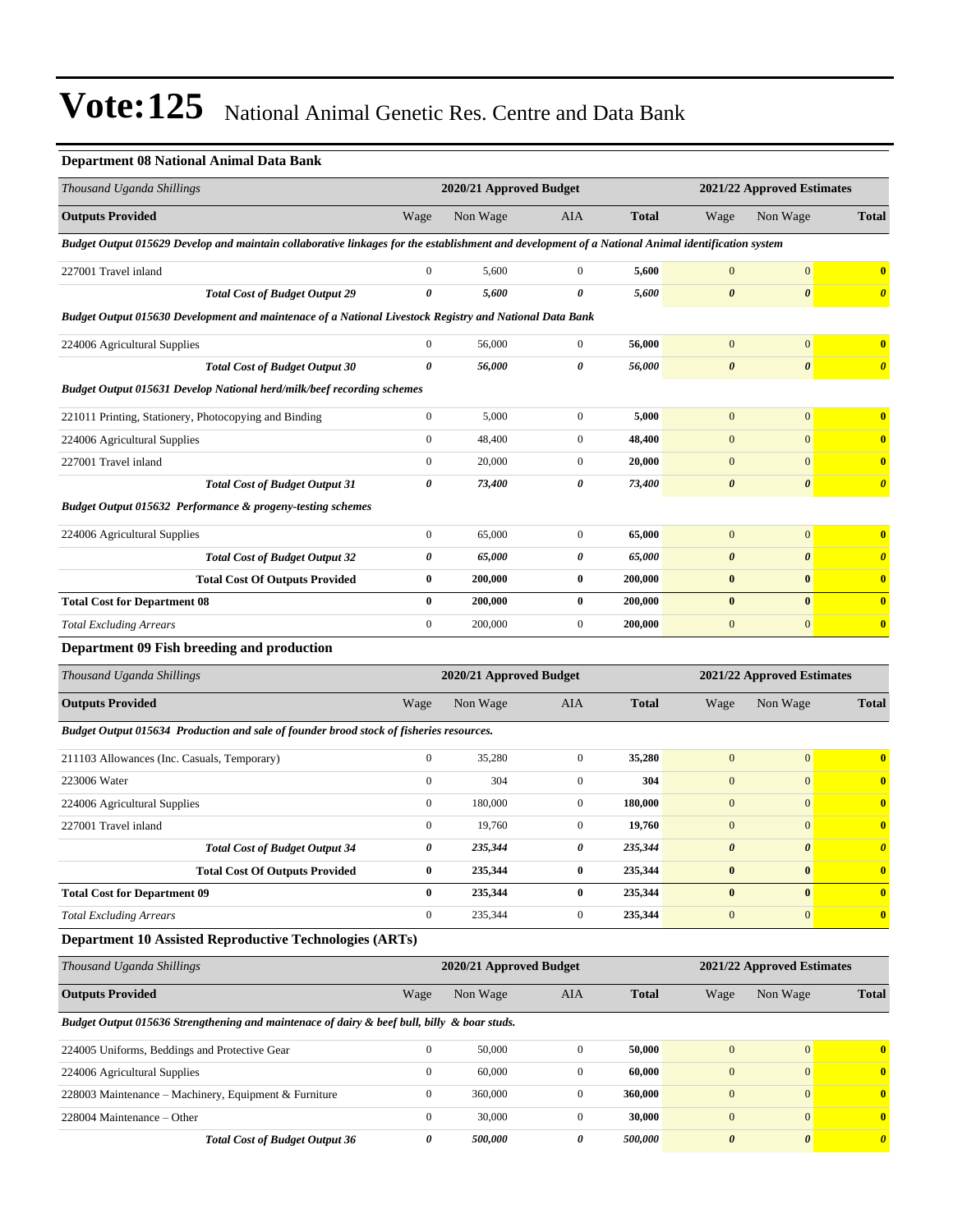| Budget Output 015637 Training, refreshing and facilitating AI and MOET technicians                                |                                                                                              |                         |                  |              |                            |                       |                         |
|-------------------------------------------------------------------------------------------------------------------|----------------------------------------------------------------------------------------------|-------------------------|------------------|--------------|----------------------------|-----------------------|-------------------------|
| 213001 Medical expenses (To employees)                                                                            | $\mathbf{0}$                                                                                 | 125,000                 | $\mathbf{0}$     | 125,000      | $\mathbf{0}$               | $\overline{0}$        | $\overline{\mathbf{0}}$ |
| 221003 Staff Training                                                                                             | $\mathbf{0}$                                                                                 | 100,000                 | $\overline{0}$   | 100,000      | $\overline{0}$             | $\mathbf{0}$          | $\bf{0}$                |
| <b>Total Cost of Budget Output 37</b>                                                                             | $\theta$                                                                                     | 225,000                 | 0                | 225,000      | $\boldsymbol{\theta}$      | $\boldsymbol{\theta}$ | $\boldsymbol{\theta}$   |
| Budget Output 015638 Providing breeding-training to farmers and other stakeholders along the ARTs value chain     |                                                                                              |                         |                  |              |                            |                       |                         |
| 224001 Medical Supplies                                                                                           | $\mathbf{0}$                                                                                 | 100,000                 | $\overline{0}$   | 100,000      | $\mathbf{0}$               | $\mathbf{0}$          | $\bf{0}$                |
| 224006 Agricultural Supplies                                                                                      | $\boldsymbol{0}$                                                                             | 200,000                 | $\boldsymbol{0}$ | 200,000      | $\mathbf{0}$               | $\mathbf{0}$          | $\bf{0}$                |
| <b>Total Cost of Budget Output 38</b>                                                                             | $\boldsymbol{\theta}$                                                                        | 300,000                 | 0                | 300,000      | $\boldsymbol{\theta}$      | $\boldsymbol{\theta}$ | $\boldsymbol{\theta}$   |
| Budget Output 015639 Production, procurement and sale of semen, eggs, ova, embryos and their associated equipment |                                                                                              |                         |                  |              |                            |                       |                         |
| 211103 Allowances (Inc. Casuals, Temporary)                                                                       | $\boldsymbol{0}$                                                                             | 50,000                  | $\overline{0}$   | 50,000       | $\mathbf{0}$               | $\mathbf{0}$          | $\bf{0}$                |
| 224006 Agricultural Supplies                                                                                      | $\mathbf{0}$                                                                                 | 518,826                 | $\overline{0}$   | 518,826      | $\overline{0}$             | $\overline{0}$        | $\bf{0}$                |
| 227004 Fuel, Lubricants and Oils                                                                                  | $\mathbf{0}$                                                                                 | 60,000                  | $\overline{0}$   | 60,000       | $\mathbf{0}$               | $\overline{0}$        | $\bf{0}$                |
| <b>Total Cost of Budget Output 39</b>                                                                             | $\theta$                                                                                     | 628,826                 | 0                | 628,826      | $\boldsymbol{\theta}$      | $\boldsymbol{\theta}$ | $\boldsymbol{\theta}$   |
| Budget Output 015640 Production, procurement and sale of liquid nitrogen and associated equipment.                |                                                                                              |                         |                  |              |                            |                       |                         |
| 221008 Computer supplies and Information Technology (IT)                                                          | $\mathbf{0}$                                                                                 | 60,000                  | $\boldsymbol{0}$ | 60,000       | $\overline{0}$             | $\overline{0}$        | $\bf{0}$                |
| 221012 Small Office Equipment                                                                                     | $\mathbf{0}$                                                                                 | 50,000                  | $\boldsymbol{0}$ | 50,000       | $\mathbf{0}$               | $\mathbf{0}$          | $\bf{0}$                |
| 223007 Other Utilities- (fuel, gas, firewood, charcoal)                                                           | $\mathbf{0}$                                                                                 | 8,174                   | $\overline{0}$   | 8,174        | $\mathbf{0}$               | $\overline{0}$        | $\mathbf{0}$            |
| 224006 Agricultural Supplies                                                                                      | $\boldsymbol{0}$                                                                             | 125,000                 | $\boldsymbol{0}$ | 125,000      | $\mathbf{0}$               | $\overline{0}$        | $\bf{0}$                |
| 227002 Travel abroad                                                                                              | $\mathbf{0}$                                                                                 | 50,000                  | $\overline{0}$   | 50,000       | $\mathbf{0}$               | $\overline{0}$        | $\overline{\mathbf{0}}$ |
| 227003 Carriage, Haulage, Freight and transport hire                                                              | $\mathbf{0}$                                                                                 | 40,000                  | $\overline{0}$   | 40,000       | $\mathbf{0}$               | $\overline{0}$        | $\bf{0}$                |
| <b>Total Cost of Budget Output 40</b>                                                                             | $\boldsymbol{\theta}$                                                                        | 333,174                 | 0                | 333,174      | $\boldsymbol{\theta}$      | $\boldsymbol{\theta}$ | $\boldsymbol{\theta}$   |
| Budget Output 015641 Strengthening and maintenace of state-of-the-art ARTs laboratories                           |                                                                                              |                         |                  |              |                            |                       |                         |
| 224004 Cleaning and Sanitation                                                                                    | $\mathbf{0}$                                                                                 | 13,000                  | $\overline{0}$   | 13,000       | $\overline{0}$             | $\overline{0}$        | $\bf{0}$                |
| <b>Total Cost of Budget Output 41</b>                                                                             | $\boldsymbol{\theta}$                                                                        | 13,000                  | 0                | 13,000       | $\boldsymbol{\theta}$      | $\boldsymbol{\theta}$ | $\boldsymbol{\theta}$   |
| <b>Total Cost Of Outputs Provided</b>                                                                             | $\bf{0}$                                                                                     | 2,000,000               | $\bf{0}$         | 2,000,000    | $\bf{0}$                   | $\bf{0}$              | $\bf{0}$                |
| <b>Total Cost for Department 10</b>                                                                               | $\bf{0}$                                                                                     | 2,000,000               | $\bf{0}$         | 2,000,000    | $\bf{0}$                   | $\bf{0}$              | $\bf{0}$                |
| <b>Total Excluding Arrears</b>                                                                                    | $\boldsymbol{0}$                                                                             | 2,000,000               | $\overline{0}$   | 2,000,000    | $\mathbf{0}$               | $\mathbf{0}$          | $\bf{0}$                |
| <b>Development Budget Estimates</b>                                                                               |                                                                                              |                         |                  |              |                            |                       |                         |
| Project 1325 NAGRC Strategic Intervention for Animal Genetics Improvement Project                                 |                                                                                              |                         |                  |              |                            |                       |                         |
| Thousand Uganda Shillings                                                                                         |                                                                                              | 2020/21 Approved Budget |                  |              | 2021/22 Approved Estimates |                       |                         |
| <b>Outputs Provided</b>                                                                                           | <b>GoU Dev't External Fin</b><br><b>GoU Dev't External Fin</b><br><b>AIA</b><br><b>Total</b> |                         |                  | <b>Total</b> |                            |                       |                         |

*Budget Output 015601 Human Resource management &development.*

| 213002 Incapacity, death benefits and funeral expenses | 15,000       | $\mathbf{0}$   | $\mathbf{0}$ | 15,000   | $\mathbf{0}$ | $\overline{0}$        | $\mathbf{0}$  |
|--------------------------------------------------------|--------------|----------------|--------------|----------|--------------|-----------------------|---------------|
| 221001 Advertising and Public Relations                | $\mathbf{0}$ | $\overline{0}$ | $\Omega$     | $\bf{0}$ | 105,500      | $\overline{0}$        | 105,500       |
| 221002 Workshops and Seminars                          | 58,000       | $\mathbf{0}$   | $\mathbf{0}$ | 58,000   | $\mathbf{0}$ | $\overline{0}$        | $\mathbf{0}$  |
| 221003 Staff Training                                  | 135,000      | $\mathbf{0}$   | $\mathbf{0}$ | 135,000  | 193,750      | $\overline{0}$        | 193,750       |
| 221004 Recruitment Expenses                            | 42,000       | $\mathbf{0}$   | $\mathbf{0}$ | 42,000   | 10,000       | $\overline{0}$        | <b>10,000</b> |
| 221009 Welfare and Entertainment                       | $\mathbf{0}$ | $\mathbf{0}$   | $\Omega$     | $\bf{0}$ | 49,750       | $\overline{0}$        | 49,750        |
| 221011 Printing, Stationery, Photocopying and Binding  | $\Omega$     | $\overline{0}$ | $\Omega$     | $\bf{0}$ | 150,000      | $\overline{0}$        | 150,000       |
| 225001 Consultancy Services- Short term                | $\mathbf{0}$ | $\mathbf{0}$   | $\mathbf{0}$ | $\bf{0}$ | 1,166,000    | $\overline{0}$        | 1,166,000     |
| 282104 Compensation to 3rd Parties                     | 140,000      | $\mathbf{0}$   | $\Omega$     | 140,000  | $\mathbf{0}$ | $\Omega$              | $\mathbf{0}$  |
| <b>Total Cost Of Budget Output 015601</b>              | 390,000      | 0              | 0            | 390,000  | 1,675,000    | $\boldsymbol{\theta}$ | 1,675,000     |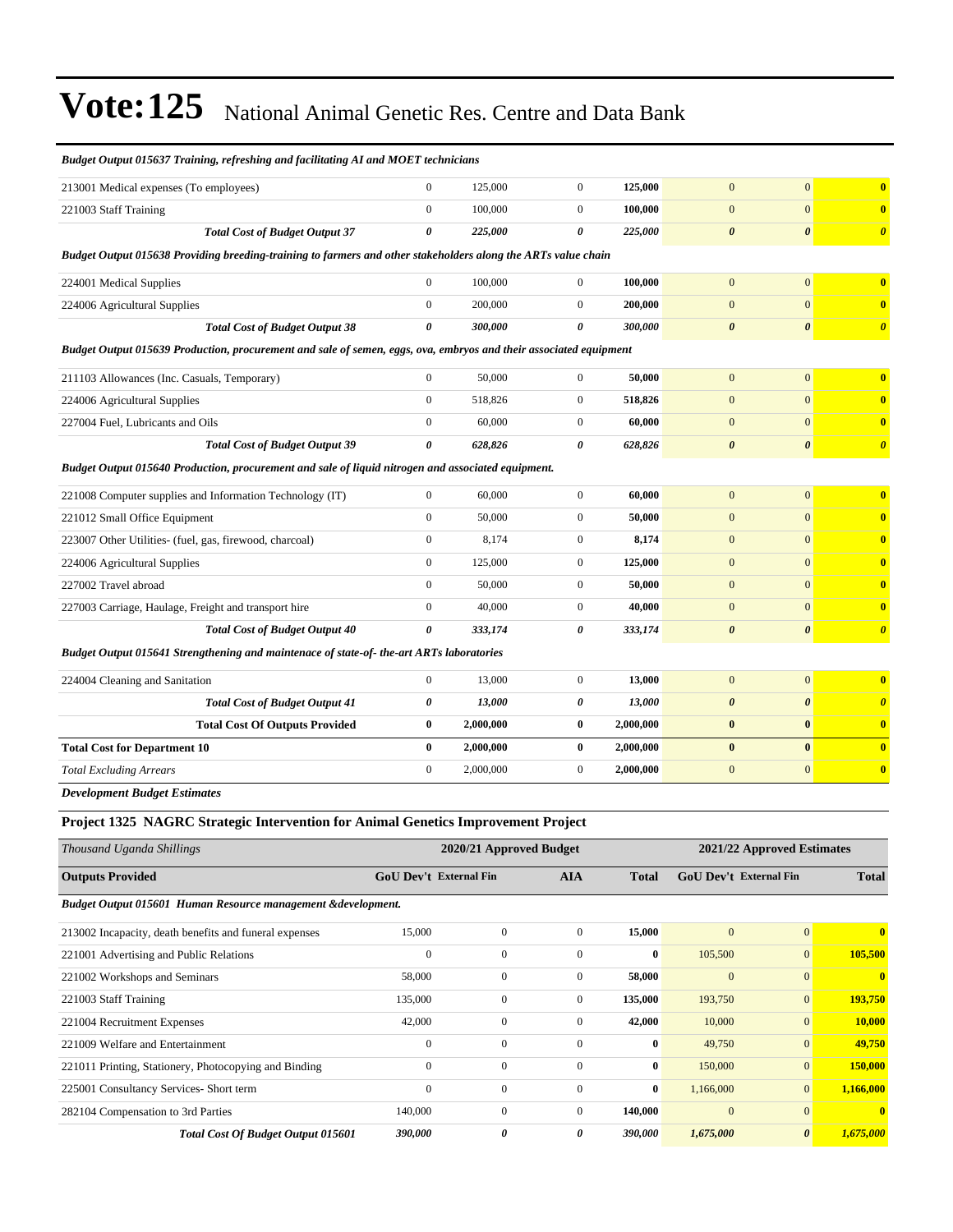| Budget Output 015602 Financial management, management accounting & financial Accounting.                                                               |                   |                                  |                                      |                   |                                      |                                  |                                     |
|--------------------------------------------------------------------------------------------------------------------------------------------------------|-------------------|----------------------------------|--------------------------------------|-------------------|--------------------------------------|----------------------------------|-------------------------------------|
| 211103 Allowances (Inc. Casuals, Temporary)                                                                                                            | $\mathbf{0}$      | $\overline{0}$                   | $\boldsymbol{0}$                     | $\bf{0}$          | 50,000                               | $\overline{0}$                   | 50,000                              |
| 221003 Staff Training                                                                                                                                  | 15,000            | $\mathbf{0}$                     | $\boldsymbol{0}$                     | 15,000            | $\boldsymbol{0}$                     | $\mathbf{0}$                     | $\bf{0}$                            |
| 221008 Computer supplies and Information Technology (IT)                                                                                               | $\boldsymbol{0}$  | $\boldsymbol{0}$                 | $\boldsymbol{0}$                     | $\bf{0}$          | 30,000                               | $\mathbf{0}$                     | 30,000                              |
| 221009 Welfare and Entertainment                                                                                                                       | $\boldsymbol{0}$  | $\boldsymbol{0}$                 | $\boldsymbol{0}$                     | $\bf{0}$          | 72,000                               | $\mathbf{0}$                     | 72,000                              |
| 221016 IFMS Recurrent costs                                                                                                                            | 15,000            | $\boldsymbol{0}$                 | $\boldsymbol{0}$                     | 15,000            | $\boldsymbol{0}$                     | $\mathbf{0}$                     | $\bf{0}$                            |
| 227001 Travel inland                                                                                                                                   | 20,000            | $\overline{0}$                   | $\mathbf{0}$                         | 20,000            | 20,000                               | $\mathbf{0}$                     | 20,000                              |
| Total Cost Of Budget Output 015602                                                                                                                     | 50,000            | 0                                | 0                                    | 50,000            | 172,000                              | $\boldsymbol{\theta}$            | 172,000                             |
| Budget Output 015603 Promotion and development of regional & international relations.                                                                  |                   |                                  |                                      |                   |                                      |                                  |                                     |
| 221017 Subscriptions                                                                                                                                   | 20,000            | $\boldsymbol{0}$                 | $\boldsymbol{0}$                     | 20,000            | $\mathbf{0}$                         | $\mathbf{0}$                     | $\bf{0}$                            |
| 224006 Agricultural Supplies                                                                                                                           | $\overline{0}$    | $\boldsymbol{0}$                 | $\mathbf{0}$                         | $\bf{0}$          | 150,000                              | $\mathbf{0}$                     | 150,000                             |
| 227002 Travel abroad                                                                                                                                   | 80,000            | $\boldsymbol{0}$                 | $\boldsymbol{0}$                     | 80,000            | 190,000                              | $\mathbf{0}$                     | 190,000                             |
| Total Cost Of Budget Output 015603                                                                                                                     | 100,000           | 0                                | 0                                    | 100,000           | 340,000                              | $\boldsymbol{\theta}$            | 340,000                             |
| Budget Output 015604 Establishment & maintenance of inter agencey and public private partnership (PPP) linkages                                        |                   |                                  |                                      |                   |                                      |                                  |                                     |
| 221002 Workshops and Seminars                                                                                                                          | 70,000            | $\boldsymbol{0}$                 | $\boldsymbol{0}$                     | 70,000            | $\mathbf{0}$                         | $\mathbf{0}$                     | $\bf{0}$                            |
| 224006 Agricultural Supplies                                                                                                                           | 280,000           | $\boldsymbol{0}$                 | $\boldsymbol{0}$                     | 280,000           | $\boldsymbol{0}$                     | $\mathbf{0}$                     | $\bf{0}$                            |
| <b>Total Cost Of Budget Output 015604</b>                                                                                                              | 350,000           | 0                                | 0                                    | 350,000           | $\boldsymbol{\theta}$                | $\boldsymbol{\theta}$            | $\boldsymbol{\theta}$               |
| Budget Output 015605 Monitoring and evaluation                                                                                                         |                   |                                  |                                      |                   |                                      |                                  |                                     |
| 221002 Workshops and Seminars                                                                                                                          | $\boldsymbol{0}$  | $\boldsymbol{0}$                 | $\boldsymbol{0}$                     | $\bf{0}$          | 20,000                               | $\mathbf{0}$                     | 20,000                              |
| 221004 Recruitment Expenses                                                                                                                            | 50,000            | $\boldsymbol{0}$                 | $\mathbf{0}$                         | 50,000            | $\boldsymbol{0}$                     | $\mathbf{0}$                     | $\bf{0}$                            |
| 221011 Printing, Stationery, Photocopying and Binding                                                                                                  | 80,000            | $\mathbf{0}$                     | $\boldsymbol{0}$                     | 80,000            | $\boldsymbol{0}$                     | $\mathbf{0}$                     | $\overline{\mathbf{0}}$             |
| 224006 Agricultural Supplies                                                                                                                           | 150,000           | $\boldsymbol{0}$                 | $\mathbf{0}$                         | 150,000           | $\boldsymbol{0}$                     | $\mathbf{0}$                     | $\overline{\mathbf{0}}$             |
| 225001 Consultancy Services- Short term                                                                                                                | 70,000            | $\mathbf{0}$                     | $\mathbf{0}$                         | 70,000            | 150,000                              | $\mathbf{0}$                     | 150,000                             |
| 227004 Fuel, Lubricants and Oils                                                                                                                       | $\boldsymbol{0}$  | $\boldsymbol{0}$                 | $\boldsymbol{0}$                     | $\bf{0}$          | 10,000                               | $\mathbf{0}$                     | 10,000                              |
| <b>Total Cost Of Budget Output 015605</b>                                                                                                              | 350,000           | 0                                | $\pmb{\theta}$                       | 350,000           | 180,000                              | $\boldsymbol{\theta}$            | 180,000                             |
| Budget Output 015606 Maintenance & development of NAGRC&DB as the focal point of the global plan of action for management of Animal genetic resources. |                   |                                  |                                      |                   |                                      |                                  |                                     |
| 221002 Workshops and Seminars                                                                                                                          | 50,000            | $\boldsymbol{0}$                 | $\mathbf{0}$                         | 50,000            | $\boldsymbol{0}$                     | $\mathbf{0}$                     | $\bf{0}$                            |
| <b>Total Cost Of Budget Output 015606</b>                                                                                                              | 50,000            | 0                                | 0                                    | 50,000            | $\pmb{\theta}$                       | $\boldsymbol{\theta}$            | $\boldsymbol{\theta}$               |
| Budget Output 015607 Promotion of dairy cattle breeding                                                                                                |                   |                                  |                                      |                   |                                      |                                  |                                     |
|                                                                                                                                                        |                   |                                  |                                      |                   |                                      |                                  |                                     |
| 224001 Medical Supplies                                                                                                                                | 360,000           | $\boldsymbol{0}$                 | $\boldsymbol{0}$                     | 360,000           | 200,000                              | $\mathbf{0}$                     | 200,000                             |
| 224006 Agricultural Supplies                                                                                                                           | 325,000           | $\overline{0}$                   | $\boldsymbol{0}$                     | 325,000           | 2,844,000                            | $\boldsymbol{0}$                 | 2,844,000                           |
| 227001 Travel inland                                                                                                                                   | $\boldsymbol{0}$  | $\mathbf{0}$                     | $\boldsymbol{0}$                     | 0                 | 300,000                              | $\mathbf{0}$                     | 300,000                             |
| 227004 Fuel, Lubricants and Oils                                                                                                                       | $\overline{0}$    | $\boldsymbol{0}$                 | $\boldsymbol{0}$                     | $\bf{0}$          | 225,000                              | $\boldsymbol{0}$                 | 225,000                             |
| 228001 Maintenance - Civil                                                                                                                             | 15,000<br>200,000 | $\boldsymbol{0}$<br>$\mathbf{0}$ | $\boldsymbol{0}$<br>$\boldsymbol{0}$ | 15,000<br>200,000 | $\boldsymbol{0}$<br>$\boldsymbol{0}$ | $\boldsymbol{0}$<br>$\mathbf{0}$ | $\bf{0}$<br>$\overline{\mathbf{0}}$ |
| 228003 Maintenance - Machinery, Equipment & Furniture                                                                                                  | $\boldsymbol{0}$  | $\boldsymbol{0}$                 | $\boldsymbol{0}$                     | 0                 | 152,000                              | $\boldsymbol{0}$                 | 152,000                             |
| 281401 Rental – non produced assets<br>Total Cost Of Budget Output 015607                                                                              | 900,000           | 0                                | 0                                    | 900,000           | 3,721,000                            | 0                                | 3,721,000                           |
| Budget Output 015608 Dairy breeding, promotion of Dairy breeds associations and Dairy breeder societies                                                |                   |                                  |                                      |                   |                                      |                                  |                                     |
|                                                                                                                                                        |                   |                                  |                                      |                   |                                      |                                  |                                     |
| 221001 Advertising and Public Relations                                                                                                                | $\boldsymbol{0}$  | $\boldsymbol{0}$                 | $\boldsymbol{0}$                     | $\bf{0}$          | 32,000                               | $\boldsymbol{0}$                 | 32,000                              |
| 224006 Agricultural Supplies                                                                                                                           | $\boldsymbol{0}$  | $\overline{0}$                   | $\boldsymbol{0}$                     | $\bf{0}$          | 309,000                              | $\boldsymbol{0}$                 | 309,000                             |
| 227001 Travel inland                                                                                                                                   | $\boldsymbol{0}$  | $\mathbf{0}$                     | $\boldsymbol{0}$                     | 0                 | 60,000                               | $\mathbf{0}$                     | 60,000                              |
| 227004 Fuel, Lubricants and Oils                                                                                                                       | $\boldsymbol{0}$  | $\boldsymbol{0}$                 | $\boldsymbol{0}$                     | 0                 | 20,000                               | $\boldsymbol{0}$                 | 20,000                              |
| 228003 Maintenance - Machinery, Equipment & Furniture                                                                                                  | $\boldsymbol{0}$  | $\boldsymbol{0}$                 | $\boldsymbol{0}$                     | 0                 | 100,000                              | $\boldsymbol{0}$                 | 100,000                             |

*Total Cost Of Budget Output 015608 0 0 0 0 521,000 0 521,000*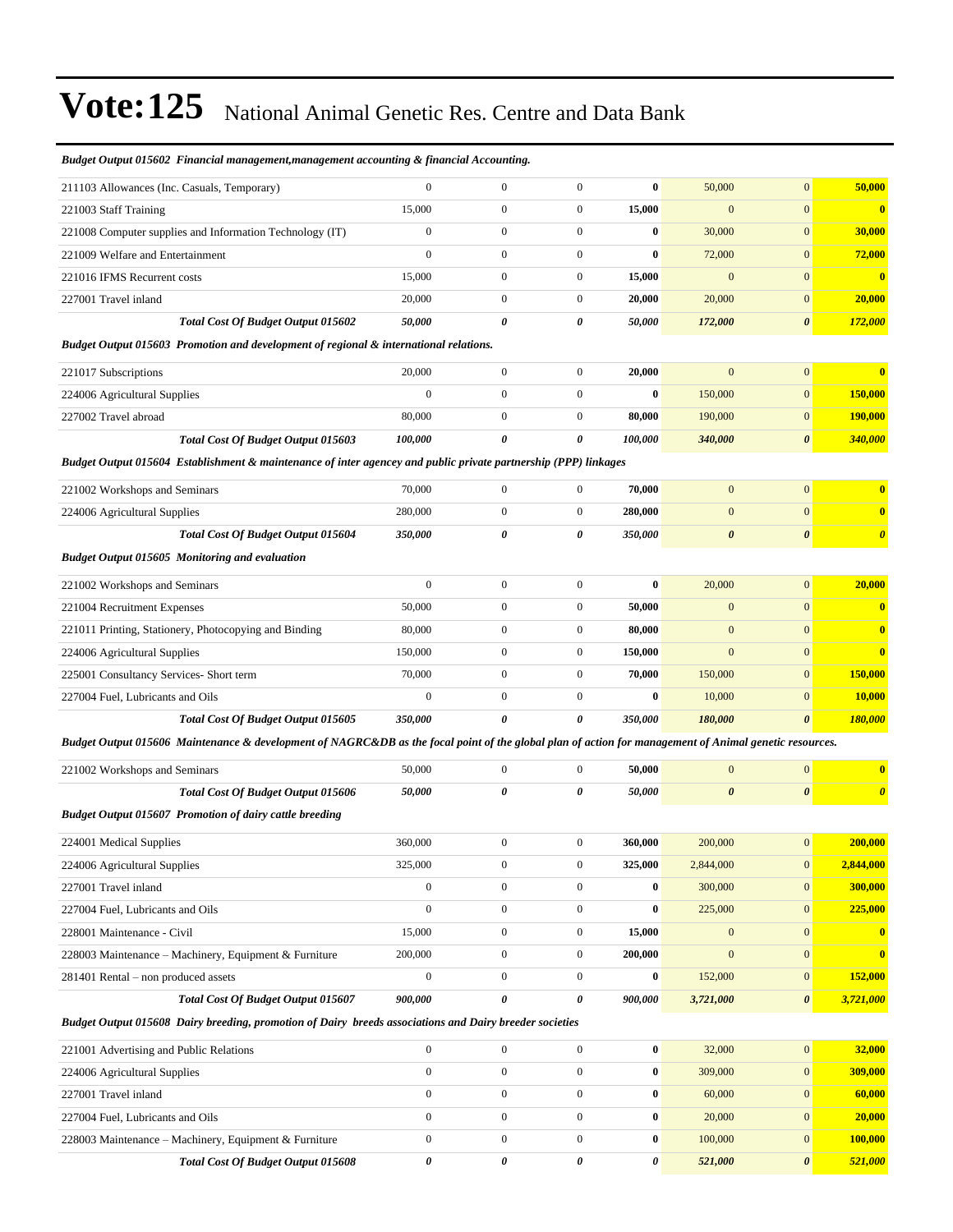| <b>Budget Output 015609 Multiplication of pure Dairy animals &amp; appropriate crosses</b>                      |                  |                       |                  |           |                       |                       |                       |  |  |  |  |
|-----------------------------------------------------------------------------------------------------------------|------------------|-----------------------|------------------|-----------|-----------------------|-----------------------|-----------------------|--|--|--|--|
| 224006 Agricultural Supplies                                                                                    | 244,000          | $\overline{0}$        | $\mathbf{0}$     | 244,000   | $\mathbf{0}$          | $\overline{0}$        | $\bf{0}$              |  |  |  |  |
| 227004 Fuel, Lubricants and Oils                                                                                | 240,000          | $\boldsymbol{0}$      | $\boldsymbol{0}$ | 240,000   | $\mathbf{0}$          | $\overline{0}$        | $\bf{0}$              |  |  |  |  |
| Total Cost Of Budget Output 015609                                                                              | 484,000          | 0                     | 0                | 484,000   | $\boldsymbol{\theta}$ | $\boldsymbol{\theta}$ | $\boldsymbol{\theta}$ |  |  |  |  |
| Budget Output 015610 Industrial production of milk and allied products                                          |                  |                       |                  |           |                       |                       |                       |  |  |  |  |
| 228001 Maintenance - Civil                                                                                      | 140,000          | $\boldsymbol{0}$      | $\boldsymbol{0}$ | 140,000   | $\mathbf{0}$          | $\boldsymbol{0}$      | $\bf{0}$              |  |  |  |  |
| <b>Total Cost Of Budget Output 015610</b>                                                                       | 140,000          | 0                     | 0                | 140,000   | $\boldsymbol{\theta}$ | $\boldsymbol{\theta}$ | $\boldsymbol{\theta}$ |  |  |  |  |
| <b>Budget Output 015611 Conservation and utilization of indegnous Animal Genetic resources.</b>                 |                  |                       |                  |           |                       |                       |                       |  |  |  |  |
| 224001 Medical Supplies                                                                                         | 354,500          | $\boldsymbol{0}$      | $\boldsymbol{0}$ | 354,500   | $\overline{0}$        | $\mathbf{0}$          | $\bf{0}$              |  |  |  |  |
| 224006 Agricultural Supplies                                                                                    | 255,500          | $\boldsymbol{0}$      | $\boldsymbol{0}$ | 255,500   | 1,306,000             | $\overline{0}$        | 1,306,000             |  |  |  |  |
| 227001 Travel inland                                                                                            | 180,000          | $\mathbf{0}$          | $\boldsymbol{0}$ | 180,000   | 70,000                | $\mathbf{0}$          | 70,000                |  |  |  |  |
| 227004 Fuel, Lubricants and Oils                                                                                | $\boldsymbol{0}$ | $\mathbf{0}$          | $\boldsymbol{0}$ | $\bf{0}$  | 30,000                | $\boldsymbol{0}$      | 30,000                |  |  |  |  |
| <b>Total Cost Of Budget Output 015611</b>                                                                       | 790,000          | 0                     | 0                | 790,000   | 1,406,000             | $\boldsymbol{\theta}$ | 1,406,000             |  |  |  |  |
| <b>Budget Output 015612 Promotion of beef cattle breeding</b>                                                   |                  |                       |                  |           |                       |                       |                       |  |  |  |  |
| 223005 Electricity                                                                                              | 180,000          | $\boldsymbol{0}$      | $\mathbf{0}$     | 180,000   | $\overline{0}$        | $\overline{0}$        | $\bf{0}$              |  |  |  |  |
| 224001 Medical Supplies                                                                                         | 870,000          | $\mathbf{0}$          | $\boldsymbol{0}$ | 870,000   | $\mathbf{0}$          | $\mathbf{0}$          | $\bf{0}$              |  |  |  |  |
| 224006 Agricultural Supplies                                                                                    | $\boldsymbol{0}$ | $\mathbf{0}$          | $\boldsymbol{0}$ | $\bf{0}$  | 200,000               | $\mathbf{0}$          | 200,000               |  |  |  |  |
| 227001 Travel inland                                                                                            | $\boldsymbol{0}$ | $\boldsymbol{0}$      | $\boldsymbol{0}$ | $\bf{0}$  | 200,217               | $\mathbf{0}$          | 200,217               |  |  |  |  |
| 281401 Rental – non produced assets                                                                             | $\boldsymbol{0}$ | $\mathbf{0}$          | $\boldsymbol{0}$ | $\bf{0}$  | 152,000               | $\mathbf{0}$          | 152,000               |  |  |  |  |
| <b>Total Cost Of Budget Output 015612</b>                                                                       | 1,050,000        | $\boldsymbol{\theta}$ | 0                | 1,050,000 | 552,217               | $\boldsymbol{\theta}$ | 552,217               |  |  |  |  |
| Budget Output 015613 Beef breeding, promotion of beef breeds associations and beef breeder societies.           |                  |                       |                  |           |                       |                       |                       |  |  |  |  |
| 221001 Advertising and Public Relations                                                                         | $\mathbf{0}$     | $\mathbf{0}$          | $\boldsymbol{0}$ | $\bf{0}$  | 18,000                | $\overline{0}$        | 18,000                |  |  |  |  |
| 221011 Printing, Stationery, Photocopying and Binding                                                           | 60,000           | $\mathbf{0}$          | $\boldsymbol{0}$ | 60,000    | $\mathbf{0}$          | $\overline{0}$        | $\bf{0}$              |  |  |  |  |
| 222001 Telecommunications                                                                                       | 10,000           | $\mathbf{0}$          | $\boldsymbol{0}$ | 10,000    | $\mathbf{0}$          | $\mathbf{0}$          | $\bf{0}$              |  |  |  |  |
| 227001 Travel inland                                                                                            | 360,000          | $\mathbf{0}$          | $\boldsymbol{0}$ | 360,000   | 70,000                | $\mathbf{0}$          | 70,000                |  |  |  |  |
| 227004 Fuel, Lubricants and Oils                                                                                | $\mathbf{0}$     | $\overline{0}$        | $\boldsymbol{0}$ | $\bf{0}$  | 10,000                | $\mathbf{0}$          | 10,000                |  |  |  |  |
| Total Cost Of Budget Output 015613                                                                              | 430,000          | 0                     | 0                | 430,000   | 98,000                | 0                     | 98,000                |  |  |  |  |
| Budget Output 015614 Multiplication of pure beef breeds & appropriate crosses                                   |                  |                       |                  |           |                       |                       |                       |  |  |  |  |
| 211103 Allowances (Inc. Casuals, Temporary)                                                                     | 240,000          | $\boldsymbol{0}$      | $\boldsymbol{0}$ | 240,000   | $\overline{0}$        | $\mathbf{0}$          | $\bf{0}$              |  |  |  |  |
| 224001 Medical Supplies                                                                                         | $\boldsymbol{0}$ | $\boldsymbol{0}$      | $\boldsymbol{0}$ | $\bf{0}$  | 624,000               | $\mathbf{0}$          | 624,000               |  |  |  |  |
| 224006 Agricultural Supplies                                                                                    | $\boldsymbol{0}$ | $\boldsymbol{0}$      | $\boldsymbol{0}$ | $\bf{0}$  | 1,910,000             | $\boldsymbol{0}$      | 1,910,000             |  |  |  |  |
| 225001 Consultancy Services- Short term                                                                         | $\boldsymbol{0}$ | $\boldsymbol{0}$      | $\boldsymbol{0}$ | $\bf{0}$  | 345,000               | $\boldsymbol{0}$      | 345,000               |  |  |  |  |
| 227001 Travel inland                                                                                            | $\boldsymbol{0}$ | $\boldsymbol{0}$      | $\boldsymbol{0}$ | $\bf{0}$  | 220,000               | $\boldsymbol{0}$      | 220,000               |  |  |  |  |
| 227004 Fuel, Lubricants and Oils                                                                                | 120,000          | $\boldsymbol{0}$      | $\boldsymbol{0}$ | 120,000   | 130,000               | $\boldsymbol{0}$      | 130,000               |  |  |  |  |
| <b>Total Cost Of Budget Output 015614</b>                                                                       | 360,000          | 0                     | 0                | 360,000   | 3,229,000             | 0                     | 3,229,000             |  |  |  |  |
| Budget Output 015616 Conservation and utilization of indegnous Animal Genetic resources.                        |                  |                       |                  |           |                       |                       |                       |  |  |  |  |
| 224001 Medical Supplies                                                                                         | 180,000          | $\boldsymbol{0}$      | $\boldsymbol{0}$ | 180,000   | $\boldsymbol{0}$      | $\boldsymbol{0}$      | $\bf{0}$              |  |  |  |  |
| 224006 Agricultural Supplies                                                                                    | 120,000          | $\boldsymbol{0}$      | $\boldsymbol{0}$ | 120,000   | $\mathbf{0}$          | $\boldsymbol{0}$      | $\bf{0}$              |  |  |  |  |
| Total Cost Of Budget Output 015616                                                                              | 300,000          | 0                     | 0                | 300,000   | $\boldsymbol{\theta}$ | $\pmb{\theta}$        | $\boldsymbol{\theta}$ |  |  |  |  |
| Budget Output 015617 Promotion of the identified, established and economically viable poultry genetic resources |                  |                       |                  |           |                       |                       |                       |  |  |  |  |
| 224001 Medical Supplies                                                                                         | 100,000          | $\boldsymbol{0}$      | $\boldsymbol{0}$ | 100,000   | $\mathbf{0}$          | $\boldsymbol{0}$      | $\bf{0}$              |  |  |  |  |
| 224006 Agricultural Supplies                                                                                    | 1,400,000        | $\boldsymbol{0}$      | $\boldsymbol{0}$ | 1,400,000 | 2,000,000             | $\boldsymbol{0}$      | 2,000,000             |  |  |  |  |
| <b>Total Cost Of Budget Output 015617</b>                                                                       | 1,500,000        | 0                     | 0                | 1,500,000 | 2,000,000             | 0                     | 2,000,000             |  |  |  |  |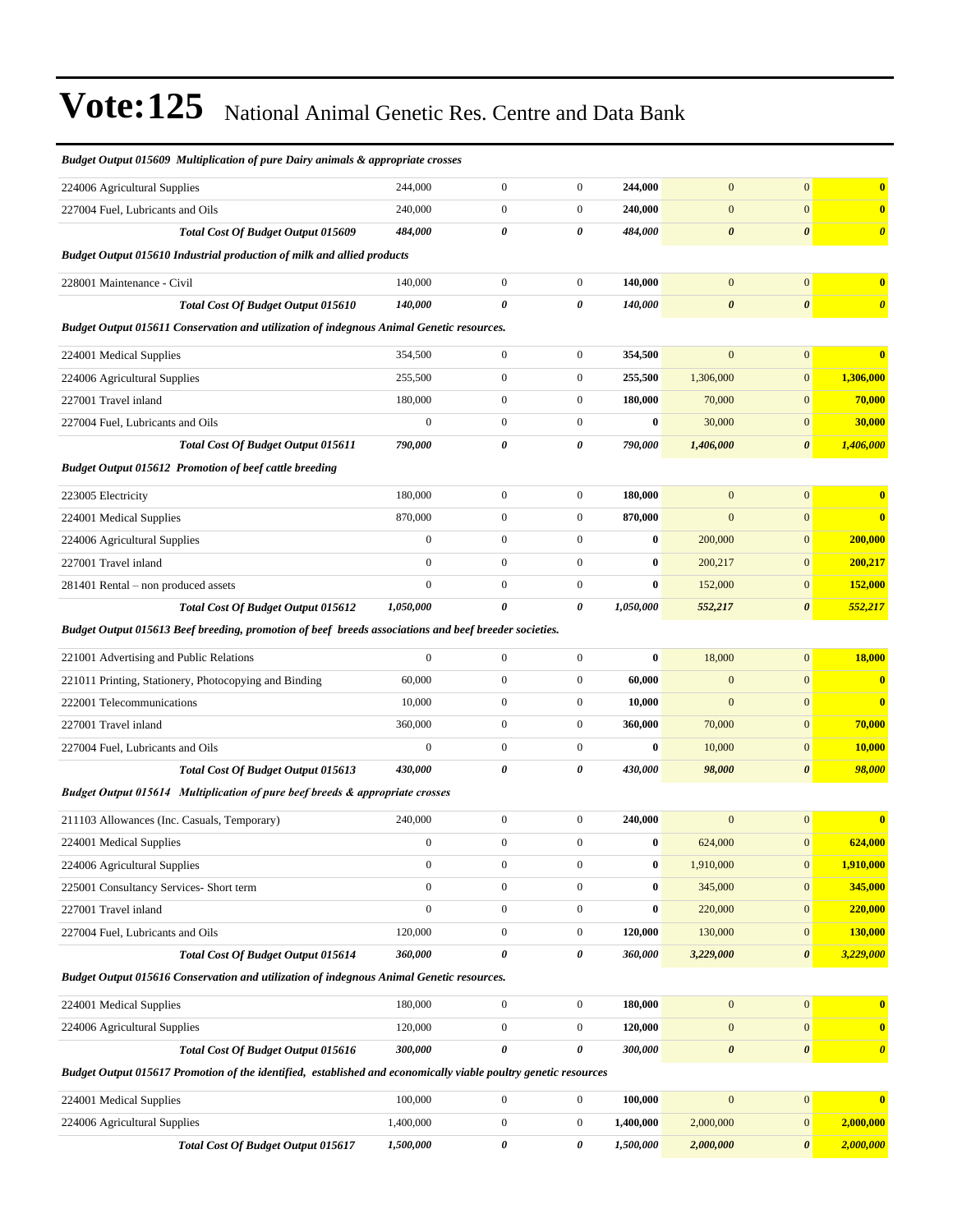| Budget Output 015618 Select, improve and conserve indegnous poultry genetic resources.       |                  |                  |                  |           |                       |                       |                         |
|----------------------------------------------------------------------------------------------|------------------|------------------|------------------|-----------|-----------------------|-----------------------|-------------------------|
| 224006 Agricultural Supplies                                                                 | 260,000          | $\boldsymbol{0}$ | $\boldsymbol{0}$ | 260,000   | 120,000               | $\mathbf{0}$          | 120,000                 |
| <b>Total Cost Of Budget Output 015618</b>                                                    | 260,000          | 0                | 0                | 260,000   | 120,000               | $\boldsymbol{\theta}$ | 120,000                 |
| <b>Budget Output 015619 Production and distribution of chicks</b>                            |                  |                  |                  |           |                       |                       |                         |
| 222001 Telecommunications                                                                    | 36,000           | $\boldsymbol{0}$ | $\boldsymbol{0}$ | 36,000    | $\boldsymbol{0}$      | $\mathbf{0}$          | $\bf{0}$                |
| 224001 Medical Supplies                                                                      | 300,000          | $\boldsymbol{0}$ | $\boldsymbol{0}$ | 300,000   | $\mathbf{0}$          | $\boldsymbol{0}$      | $\bf{0}$                |
| 224006 Agricultural Supplies                                                                 | 1,364,000        | $\boldsymbol{0}$ | $\boldsymbol{0}$ | 1,364,000 | 3,095,000             | $\mathbf{0}$          | 3,095,000               |
| 225002 Consultancy Services-Long-term                                                        | 300,000          | $\boldsymbol{0}$ | $\boldsymbol{0}$ | 300,000   | $\mathbf{0}$          | $\mathbf{0}$          | $\overline{\mathbf{0}}$ |
| Total Cost Of Budget Output 015619                                                           | 2,000,000        | 0                | 0                | 2,000,000 | 3,095,000             | $\boldsymbol{\theta}$ | 3,095,000               |
| <b>Budget Output 015620 Training of poultry breeders &amp; farmers</b>                       |                  |                  |                  |           |                       |                       |                         |
| 221002 Workshops and Seminars                                                                | 100,800          | $\boldsymbol{0}$ | $\boldsymbol{0}$ | 100,800   | $\mathbf{0}$          | $\mathbf{0}$          | $\bf{0}$                |
| 227001 Travel inland                                                                         | 180,000          | $\boldsymbol{0}$ | $\boldsymbol{0}$ | 180,000   | $\mathbf{0}$          | $\mathbf{0}$          | $\bf{0}$                |
| Total Cost Of Budget Output 015620                                                           | 280,800          | 0                | 0                | 280,800   | $\boldsymbol{\theta}$ | $\boldsymbol{\theta}$ | $\boldsymbol{\theta}$   |
| <b>Budget Output 015621 Breeding &amp;multiplication of meat goats</b>                       |                  |                  |                  |           |                       |                       |                         |
| 221003 Staff Training                                                                        | 166,400          | $\boldsymbol{0}$ | $\boldsymbol{0}$ | 166,400   | $\mathbf{0}$          | $\mathbf{0}$          | $\bf{0}$                |
| 224001 Medical Supplies                                                                      | $\boldsymbol{0}$ | $\boldsymbol{0}$ | $\boldsymbol{0}$ | $\bf{0}$  | 200,000               | $\mathbf{0}$          | 200,000                 |
| 224006 Agricultural Supplies                                                                 | 67,000           | $\boldsymbol{0}$ | $\boldsymbol{0}$ | 67,000    | 1,678,000             | $\mathbf{0}$          | 1,678,000               |
| 227001 Travel inland                                                                         | $\boldsymbol{0}$ | $\boldsymbol{0}$ | $\boldsymbol{0}$ | $\bf{0}$  | 56,000                | $\mathbf{0}$          | 56,000                  |
| 227004 Fuel, Lubricants and Oils                                                             | $\mathbf{0}$     | $\boldsymbol{0}$ | $\boldsymbol{0}$ | $\bf{0}$  | 20,000                | $\mathbf{0}$          | 20,000                  |
| 228003 Maintenance - Machinery, Equipment & Furniture                                        | 133,600          | $\boldsymbol{0}$ | $\boldsymbol{0}$ | 133,600   | 70,000                | $\mathbf{0}$          | 70,000                  |
| 228004 Maintenance – Other                                                                   | 48,000           | $\boldsymbol{0}$ | $\boldsymbol{0}$ | 48,000    | $\mathbf{0}$          | $\mathbf{0}$          | $\overline{\mathbf{0}}$ |
| Total Cost Of Budget Output 015621                                                           | 415,000          | 0                | 0                | 415,000   | 2,024,000             | $\boldsymbol{\theta}$ | 2,024,000               |
| <b>Budget Output 015623 Breeding &amp;multiplication of pigs</b>                             |                  |                  |                  |           |                       |                       |                         |
| 211103 Allowances (Inc. Casuals, Temporary)                                                  | 20,400           | $\boldsymbol{0}$ | $\boldsymbol{0}$ | 20,400    | $\mathbf{0}$          | $\boldsymbol{0}$      | $\bf{0}$                |
| 224001 Medical Supplies                                                                      | $\overline{0}$   | $\boldsymbol{0}$ | $\boldsymbol{0}$ | $\bf{0}$  | 275,000               | $\mathbf{0}$          | 275,000                 |
| 224006 Agricultural Supplies                                                                 | 350,000          | $\boldsymbol{0}$ | $\boldsymbol{0}$ | 350,000   | 2,250,000             | $\mathbf{0}$          | 2,250,000               |
| 227001 Travel inland                                                                         | $\boldsymbol{0}$ | $\boldsymbol{0}$ | $\boldsymbol{0}$ | $\bf{0}$  | 30,000                | $\mathbf{0}$          | 30,000                  |
| 227004 Fuel, Lubricants and Oils                                                             | $\mathbf{0}$     | $\boldsymbol{0}$ | $\boldsymbol{0}$ | $\bf{0}$  | 20,000                | $\mathbf{0}$          | 20,000                  |
| 228001 Maintenance - Civil                                                                   | 279,600          | $\boldsymbol{0}$ | $\boldsymbol{0}$ | 279,600   | 110,000               | $\mathbf{0}$          | 110,000                 |
| <b>Total Cost Of Budget Output 015623</b>                                                    | 650,000          | 0                | 0                | 650,000   | 2,685,000             | $\boldsymbol{\theta}$ | 2,685,000               |
| Budget Output 015627 Evaluation and multiplication of improved pasture and fodder germ-plasm |                  |                  |                  |           |                       |                       |                         |
| 211103 Allowances (Inc. Casuals, Temporary)                                                  | 360,000          | $\boldsymbol{0}$ | $\boldsymbol{0}$ | 360,000   | $\boldsymbol{0}$      | $\mathbf{0}$          | $\bf{0}$                |
| 224006 Agricultural Supplies                                                                 | 520,000          | $\boldsymbol{0}$ | $\boldsymbol{0}$ | 520,000   | 3,274,000             | $\mathbf{0}$          | 3,274,000               |
| 227001 Travel inland                                                                         | $\boldsymbol{0}$ | $\boldsymbol{0}$ | $\boldsymbol{0}$ | $\bf{0}$  | 95,000                | $\mathbf{0}$          | 95,000                  |
| 227004 Fuel, Lubricants and Oils                                                             | 250,000          | $\boldsymbol{0}$ | $\boldsymbol{0}$ | 250,000   | 105,000               | $\mathbf{0}$          | 105,000                 |
| Total Cost Of Budget Output 015627                                                           | 1,130,000        | $\pmb{\theta}$   | 0                | 1,130,000 | 3,474,000             | $\boldsymbol{\theta}$ | 3,474,000               |
| <b>Budget Output 015628</b> Industrial production of animal feeds.                           |                  |                  |                  |           |                       |                       |                         |
| 223005 Electricity                                                                           | 120,000          | $\boldsymbol{0}$ | $\boldsymbol{0}$ | 120,000   | $\boldsymbol{0}$      | $\mathbf{0}$          | $\bf{0}$                |
| 224005 Uniforms, Beddings and Protective Gear                                                | 15,000           | $\boldsymbol{0}$ | $\boldsymbol{0}$ | 15,000    | $\boldsymbol{0}$      | $\boldsymbol{0}$      | $\bf{0}$                |
| 224006 Agricultural Supplies                                                                 | 375,000          | $\boldsymbol{0}$ | $\boldsymbol{0}$ | 375,000   | 5,500,000             | $\mathbf{0}$          | 5,500,000               |
| 225002 Consultancy Services-Long-term                                                        | 60,000           | $\boldsymbol{0}$ | $\boldsymbol{0}$ | 60,000    | $\boldsymbol{0}$      | $\mathbf{0}$          | $\bf{0}$                |
| Total Cost Of Budget Output 015628                                                           | 570,000          | 0                | 0                | 570,000   | 5,500,000             | $\boldsymbol{\theta}$ | 5,500,000               |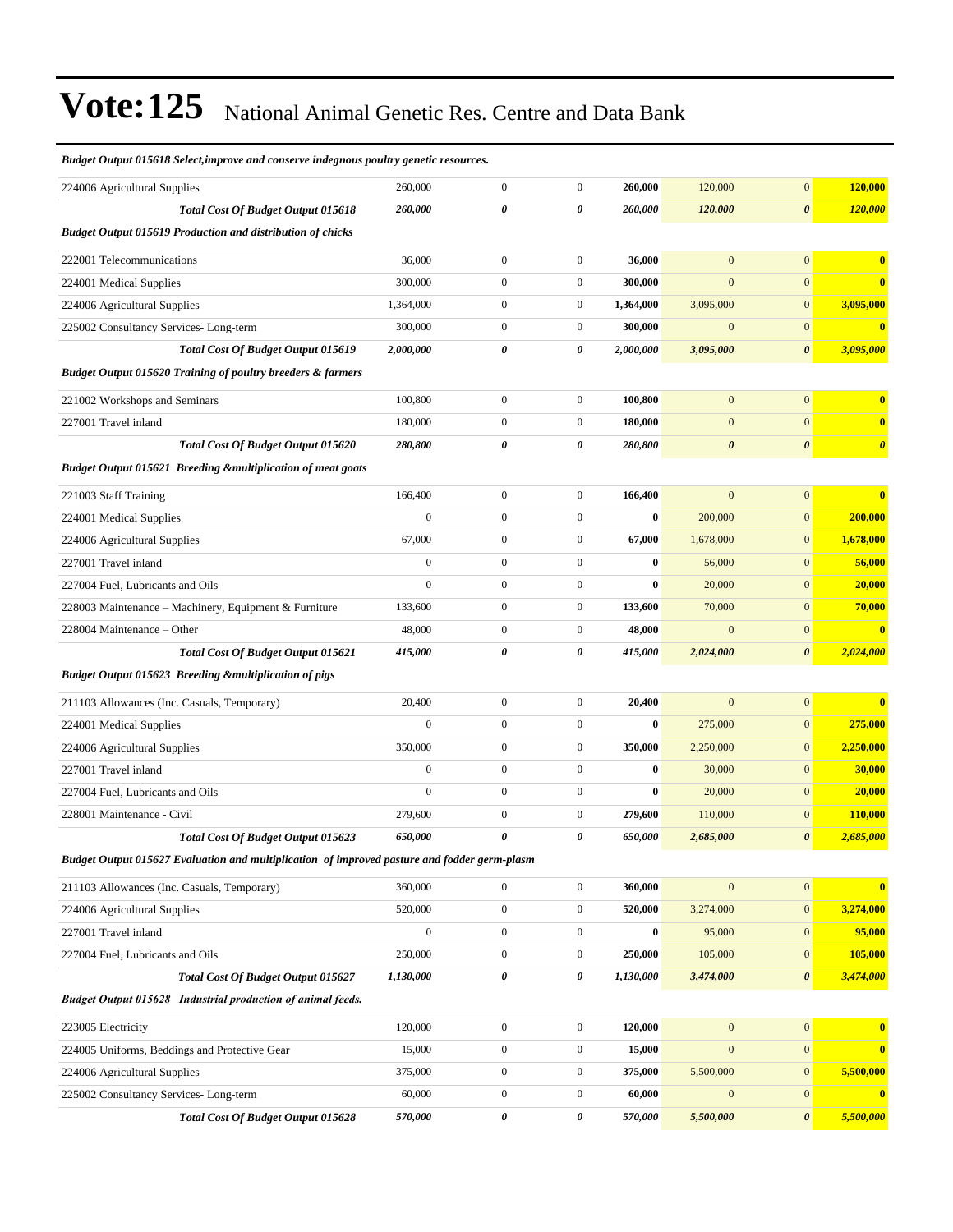| Budget Output 015629 Develop and maintain collaborative linkages for the establishment and development of a National Animal identification system |                  |                  |                       |           |                       |                       |                       |
|---------------------------------------------------------------------------------------------------------------------------------------------------|------------------|------------------|-----------------------|-----------|-----------------------|-----------------------|-----------------------|
| 222003 Information and communications technology (ICT)                                                                                            | $\mathbf{0}$     | $\boldsymbol{0}$ | $\overline{0}$        | $\bf{0}$  | 40,000                | $\overline{0}$        | 40,000                |
| 225001 Consultancy Services- Short term                                                                                                           | 500,000          | $\boldsymbol{0}$ | $\boldsymbol{0}$      | 500,000   | $\mathbf{0}$          | $\mathbf{0}$          | $\bf{0}$              |
| 227001 Travel inland                                                                                                                              | $\mathbf{0}$     | $\boldsymbol{0}$ | $\boldsymbol{0}$      | $\bf{0}$  | 40,000                | $\mathbf{0}$          | 40,000                |
| 227004 Fuel, Lubricants and Oils                                                                                                                  | $\mathbf{0}$     | $\boldsymbol{0}$ | $\boldsymbol{0}$      | $\bf{0}$  | 20,000                | $\overline{0}$        | 20,000                |
| Total Cost Of Budget Output 015629                                                                                                                | 500,000          | $\theta$         | $\boldsymbol{\theta}$ | 500,000   | 100,000               | $\boldsymbol{\theta}$ | 100,000               |
| Budget Output 015630 Development and maintenace of a National Livestock Registry and National Data Bank                                           |                  |                  |                       |           |                       |                       |                       |
| 221002 Workshops and Seminars                                                                                                                     | $\mathbf{0}$     | $\boldsymbol{0}$ | $\mathbf{0}$          | $\bf{0}$  | 300,000               | $\overline{0}$        | 300,000               |
| 221003 Staff Training                                                                                                                             | 15,500           | $\boldsymbol{0}$ | $\boldsymbol{0}$      | 15,500    | $\mathbf{0}$          | $\mathbf{0}$          | $\bf{0}$              |
| 221008 Computer supplies and Information Technology (IT)                                                                                          | 1,050,500        | $\boldsymbol{0}$ | $\boldsymbol{0}$      | 1,050,500 | $\mathbf{0}$          | $\mathbf{0}$          | $\bf{0}$              |
| 222003 Information and communications technology (ICT)                                                                                            | $\mathbf{0}$     | $\boldsymbol{0}$ | $\boldsymbol{0}$      | $\bf{0}$  | 435,500               | $\overline{0}$        | 435,500               |
| 223005 Electricity                                                                                                                                | 120,000          | $\boldsymbol{0}$ | $\boldsymbol{0}$      | 120,000   | $\mathbf{0}$          | $\mathbf{0}$          | $\bf{0}$              |
| 225001 Consultancy Services- Short term                                                                                                           | 120,000          | $\mathbf{0}$     | $\boldsymbol{0}$      | 120,000   | $\mathbf{0}$          | $\overline{0}$        | $\bf{0}$              |
| 227001 Travel inland                                                                                                                              | $\boldsymbol{0}$ | $\mathbf{0}$     | $\boldsymbol{0}$      | $\bf{0}$  | 100,500               | $\mathbf{0}$          | 100,500               |
| 227004 Fuel, Lubricants and Oils                                                                                                                  | $\mathbf{0}$     | $\boldsymbol{0}$ | $\boldsymbol{0}$      | $\bf{0}$  | 54,000                | $\mathbf{0}$          | 54,000                |
| 282105 Court Awards                                                                                                                               | $\mathbf{0}$     | $\boldsymbol{0}$ | $\boldsymbol{0}$      | $\bf{0}$  | 2,000,000             | $\overline{0}$        | 2,000,000             |
| Total Cost Of Budget Output 015630                                                                                                                | 1,306,000        | 0                | 0                     | 1,306,000 | 2,890,000             | $\boldsymbol{\theta}$ | 2,890,000             |
| <b>Budget Output 015631 Develop National herd/milk/beef recording schemes</b>                                                                     |                  |                  |                       |           |                       |                       |                       |
| 221011 Printing, Stationery, Photocopying and Binding                                                                                             | 200,000          | $\boldsymbol{0}$ | $\boldsymbol{0}$      | 200,000   | $\mathbf{0}$          | $\overline{0}$        | $\mathbf{0}$          |
| 227001 Travel inland                                                                                                                              | 100,000          | $\boldsymbol{0}$ | $\boldsymbol{0}$      | 100,000   | $\mathbf{0}$          | $\mathbf{0}$          | $\mathbf{0}$          |
| <b>Total Cost Of Budget Output 015631</b>                                                                                                         | 300,000          | $\theta$         | $\boldsymbol{\theta}$ | 300,000   | $\boldsymbol{\theta}$ | $\boldsymbol{\theta}$ | $\boldsymbol{\theta}$ |
| Budget Output 015632 Performance & progeny-testing schemes                                                                                        |                  |                  |                       |           |                       |                       |                       |
| 228003 Maintenance - Machinery, Equipment & Furniture                                                                                             | 100,000          | $\boldsymbol{0}$ | $\boldsymbol{0}$      | 100,000   | $\mathbf{0}$          | $\mathbf{0}$          | $\bf{0}$              |
| Total Cost Of Budget Output 015632                                                                                                                | 100,000          | $\theta$         | $\boldsymbol{\theta}$ | 100,000   | $\boldsymbol{\theta}$ | $\boldsymbol{\theta}$ | $\boldsymbol{\theta}$ |
| Budget Output 015633 Promotion of the identified, established and economically viable fish breeds.                                                |                  |                  |                       |           |                       |                       |                       |
| 224006 Agricultural Supplies                                                                                                                      | $\mathbf{0}$     | $\boldsymbol{0}$ | $\mathbf{0}$          | $\bf{0}$  | 120,000               | $\overline{0}$        | 120,000               |
| 225002 Consultancy Services-Long-term                                                                                                             | 200,000          | $\boldsymbol{0}$ | $\boldsymbol{0}$      | 200,000   | $\mathbf{0}$          | $\mathbf{0}$          | $\bf{0}$              |
| 227001 Travel inland                                                                                                                              | $\mathbf{0}$     | $\boldsymbol{0}$ | $\boldsymbol{0}$      | $\bf{0}$  | 44,000                | $\mathbf{0}$          | 44,000                |
| 227004 Fuel, Lubricants and Oils                                                                                                                  | $\mathbf{0}$     | $\mathbf{0}$     | $\boldsymbol{0}$      | $\bf{0}$  | 26,000                | $\mathbf{0}$          | 26,000                |
| Total Cost Of Budget Output 015633                                                                                                                | 200,000          | 0                | 0                     | 200,000   | 190,000               | $\boldsymbol{\theta}$ | 190,000               |
| Budget Output 015634 Production and sale of founder brood stock of fisheries resources.                                                           |                  |                  |                       |           |                       |                       |                       |
| 224005 Uniforms, Beddings and Protective Gear                                                                                                     | 100,000          | $\boldsymbol{0}$ | $\boldsymbol{0}$      | 100,000   | $\mathbf{0}$          | $\mathbf{0}$          | $\bf{0}$              |
| 224006 Agricultural Supplies                                                                                                                      | $\boldsymbol{0}$ | $\boldsymbol{0}$ | $\boldsymbol{0}$      | $\bf{0}$  | 360,000               | $\mathbf{0}$          | 360,000               |
| 227001 Travel inland                                                                                                                              | $\boldsymbol{0}$ | $\boldsymbol{0}$ | $\boldsymbol{0}$      | $\bf{0}$  | 53,000                | $\boldsymbol{0}$      | 53,000                |
| 227004 Fuel, Lubricants and Oils                                                                                                                  | $\boldsymbol{0}$ | $\boldsymbol{0}$ | $\boldsymbol{0}$      | $\bf{0}$  | 22,000                | $\mathbf{0}$          | 22,000                |
| Total Cost Of Budget Output 015634                                                                                                                | 100,000          | 0                | 0                     | 100,000   | 435,000               | $\boldsymbol{\theta}$ | 435,000               |
| <b>Budget Output 015635 Training of fish farmers and breeders</b>                                                                                 |                  |                  |                       |           |                       |                       |                       |
| 225001 Consultancy Services- Short term                                                                                                           | 20,000           | $\boldsymbol{0}$ | $\boldsymbol{0}$      | 20,000    | $\mathbf{0}$          | $\mathbf{0}$          | $\bf{0}$              |
| 227001 Travel inland                                                                                                                              | $\boldsymbol{0}$ | $\boldsymbol{0}$ | $\boldsymbol{0}$      | $\bf{0}$  | 83,000                | $\mathbf{0}$          | 83,000                |
| Total Cost Of Budget Output 015635                                                                                                                | 20,000           | 0                | 0                     | 20,000    | 83,000                | 0                     | 83,000                |
| Budget Output 015636 Strengthening and maintenace of dairy & beef bull, billy & boar studs.                                                       |                  |                  |                       |           |                       |                       |                       |
| 228001 Maintenance - Civil                                                                                                                        | 100,000          | $\boldsymbol{0}$ | $\boldsymbol{0}$      | 100,000   | $\bf{0}$              | $\mathbf{0}$          | $\bf{0}$              |
| Total Cost Of Budget Output 015636                                                                                                                | 100,000          | 0                | 0                     | 100,000   | $\pmb{\theta}$        | $\pmb{\theta}$        | $\boldsymbol{\theta}$ |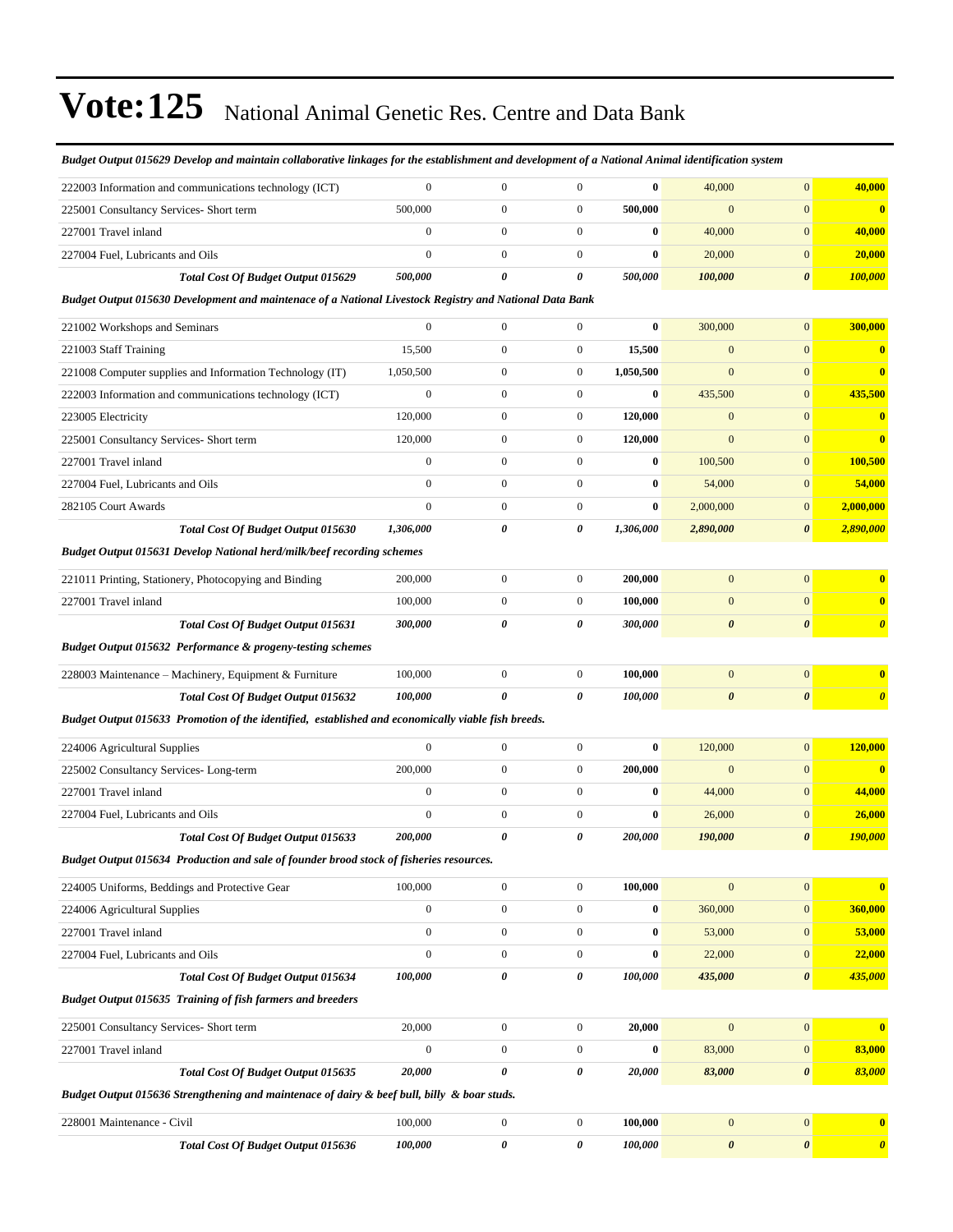#### *Budget Output 015637 Training, refreshing and facilitating AI and MOET technicians*

| 221003 Staff Training                                                                                             | 396,000          | $\boldsymbol{0}$      | $\boldsymbol{0}$      | 396,000    | $\boldsymbol{0}$ | $\mathbf{0}$          | $\bf{0}$       |
|-------------------------------------------------------------------------------------------------------------------|------------------|-----------------------|-----------------------|------------|------------------|-----------------------|----------------|
| 224001 Medical Supplies                                                                                           | $\mathbf{0}$     | $\overline{0}$        | $\overline{0}$        | $\bf{0}$   | 100,000          | $\mathbf{0}$          | 100,000        |
| 224006 Agricultural Supplies                                                                                      | $\mathbf{0}$     | $\boldsymbol{0}$      | $\boldsymbol{0}$      | $\bf{0}$   | 200,000          | $\mathbf{0}$          | 200,000        |
| 225001 Consultancy Services- Short term                                                                           | $\mathbf{0}$     | $\boldsymbol{0}$      | $\boldsymbol{0}$      | $\bf{0}$   | 60,000           | $\mathbf{0}$          | 60,000         |
| 227001 Travel inland                                                                                              | 60,000           | $\boldsymbol{0}$      | $\boldsymbol{0}$      | 60,000     | 100,000          | $\mathbf{0}$          | 100,000        |
| 227002 Travel abroad                                                                                              | 50,000           | $\boldsymbol{0}$      | $\boldsymbol{0}$      | 50,000     | $\mathbf{0}$     | $\mathbf{0}$          | $\bf{0}$       |
| <b>Total Cost Of Budget Output 015637</b>                                                                         | 506,000          | $\boldsymbol{\theta}$ | $\boldsymbol{\theta}$ | 506,000    | 460,000          | $\boldsymbol{\theta}$ | 460,000        |
| Budget Output 015638 Providing breeding-training to farmers and other stakeholders along the ARTs value chain     |                  |                       |                       |            |                  |                       |                |
| 221003 Staff Training                                                                                             | 200,000          | $\boldsymbol{0}$      | $\boldsymbol{0}$      | 200,000    | $\mathbf{0}$     | $\mathbf{0}$          | $\bf{0}$       |
| 221011 Printing, Stationery, Photocopying and Binding                                                             | 200,000          | $\boldsymbol{0}$      | $\boldsymbol{0}$      | 200,000    | $\mathbf{0}$     | $\mathbf{0}$          | $\bf{0}$       |
| 227001 Travel inland                                                                                              | 240,000          | $\boldsymbol{0}$      | $\boldsymbol{0}$      | 240,000    | 300,000          | $\mathbf{0}$          | 300,000        |
| 227004 Fuel, Lubricants and Oils                                                                                  | $\boldsymbol{0}$ | $\boldsymbol{0}$      | $\boldsymbol{0}$      | $\bf{0}$   | 100,000          | $\boldsymbol{0}$      | <b>100,000</b> |
| <b>Total Cost Of Budget Output 015638</b>                                                                         | 640,000          | 0                     | 0                     | 640,000    | 400,000          | $\boldsymbol{\theta}$ | 400,000        |
| Budget Output 015639 Production, procurement and sale of semen, eggs, ova, embryos and their associated equipment |                  |                       |                       |            |                  |                       |                |
| 222001 Telecommunications                                                                                         | 20,000           | $\boldsymbol{0}$      | $\boldsymbol{0}$      | 20,000     | $\boldsymbol{0}$ | $\overline{0}$        | $\bf{0}$       |
| 223006 Water                                                                                                      | 40,000           | $\boldsymbol{0}$      | $\boldsymbol{0}$      | 40,000     | $\mathbf{0}$     | $\overline{0}$        | $\bf{0}$       |
| 224001 Medical Supplies                                                                                           | 120,000          | $\boldsymbol{0}$      | $\boldsymbol{0}$      | 120,000    | 1,100,000        | $\mathbf{0}$          | 1,100,000      |
| 224006 Agricultural Supplies                                                                                      | 180,000          | $\boldsymbol{0}$      | $\boldsymbol{0}$      | 180,000    | 655,000          | $\mathbf{0}$          | 655,000        |
| 227004 Fuel, Lubricants and Oils                                                                                  | 200,000          | $\boldsymbol{0}$      | $\boldsymbol{0}$      | 200,000    | $\boldsymbol{0}$ | $\overline{0}$        | $\bf{0}$       |
| 228002 Maintenance - Vehicles                                                                                     | 187,500          | $\boldsymbol{0}$      | $\boldsymbol{0}$      | 187,500    | $\mathbf{0}$     | $\mathbf{0}$          | $\bf{0}$       |
| <b>Total Cost Of Budget Output 015639</b>                                                                         | 747,500          | 0                     | 0                     | 747,500    | 1,755,000        | 0                     | 1,755,000      |
| Budget Output 015640 Production, procurement and sale of liquid nitrogen and associated equipment.                |                  |                       |                       |            |                  |                       |                |
| 223005 Electricity                                                                                                | 200,000          | $\boldsymbol{0}$      | $\boldsymbol{0}$      | 200,000    | 400,000          | $\mathbf{0}$          | 400,000        |
| 224001 Medical Supplies                                                                                           | $\mathbf{0}$     | $\boldsymbol{0}$      | $\boldsymbol{0}$      | $\bf{0}$   | 2,620,000        | $\boldsymbol{0}$      | 2,620,000      |
| 227001 Travel inland                                                                                              | 120,000          | $\boldsymbol{0}$      | $\boldsymbol{0}$      | 120,000    | 15,000           | $\overline{0}$        | 15,000         |
| 227004 Fuel, Lubricants and Oils                                                                                  | 110,000          | $\boldsymbol{0}$      | $\boldsymbol{0}$      | 110,000    | 5,000            | $\overline{0}$        | 5,000          |
| 228002 Maintenance - Vehicles                                                                                     | 170,000          | $\boldsymbol{0}$      | $\boldsymbol{0}$      | 170,000    | $\mathbf{0}$     | $\overline{0}$        | $\bf{0}$       |
| Total Cost Of Budget Output 015640                                                                                | 600,000          | 0                     | 0                     | 600,000    | 3,040,000        | 0                     | 3,040,000      |
| Budget Output 015641 Strengthening and maintenace of state-of-the-art ARTs laboratories                           |                  |                       |                       |            |                  |                       |                |
| 222003 Information and communications technology (ICT)                                                            | 200,000          | $\boldsymbol{0}$      | $\overline{0}$        | 200,000    | 50,500           | $\mathbf{0}$          | 50,500         |
| 223004 Guard and Security services                                                                                | 380,000          | $\boldsymbol{0}$      | $\boldsymbol{0}$      | 380,000    | $\boldsymbol{0}$ | $\boldsymbol{0}$      | $\bf{0}$       |
| 223005 Electricity                                                                                                | 120,000          | $\boldsymbol{0}$      | $\boldsymbol{0}$      | 120,000    | $\mathbf{0}$     | $\overline{0}$        | $\bf{0}$       |
| 223006 Water                                                                                                      | 50,000           | $\boldsymbol{0}$      | $\boldsymbol{0}$      | 50,000     | $\boldsymbol{0}$ | $\overline{0}$        | $\bf{0}$       |
| 224001 Medical Supplies                                                                                           | 250,000          | $\boldsymbol{0}$      | $\boldsymbol{0}$      | 250,000    | 2,158,500        | $\overline{0}$        | 2,158,500      |
| 225001 Consultancy Services- Short term                                                                           | $\mathbf{0}$     | $\boldsymbol{0}$      | $\boldsymbol{0}$      | $\bf{0}$   | 40,000           | $\boldsymbol{0}$      | 40,000         |
| 226001 Insurances                                                                                                 | $\boldsymbol{0}$ | $\boldsymbol{0}$      | $\boldsymbol{0}$      | $\bf{0}$   | 170,000          | $\boldsymbol{0}$      | 170,000        |
| 227001 Travel inland                                                                                              | $\boldsymbol{0}$ | $\boldsymbol{0}$      | $\boldsymbol{0}$      | $\bf{0}$   | 30,000           | $\boldsymbol{0}$      | 30,000         |
| 227004 Fuel, Lubricants and Oils                                                                                  | $\mathbf{0}$     | $\boldsymbol{0}$      | $\boldsymbol{0}$      | $\bf{0}$   | 30,000           | $\boldsymbol{0}$      | 30,000         |
| 228001 Maintenance - Civil                                                                                        | $\boldsymbol{0}$ | $\boldsymbol{0}$      | $\boldsymbol{0}$      | $\bf{0}$   | 560,000          | $\overline{0}$        | 560,000        |
| 228002 Maintenance - Vehicles                                                                                     | $\mathbf{0}$     | $\boldsymbol{0}$      | $\boldsymbol{0}$      | $\bf{0}$   | 400,000          | $\boldsymbol{0}$      | 400,000        |
| 228003 Maintenance – Machinery, Equipment & Furniture                                                             | $\boldsymbol{0}$ | $\boldsymbol{0}$      | $\boldsymbol{0}$      | $\bf{0}$   | 1,100,000        | $\overline{0}$        | 1,100,000      |
| Total Cost Of Budget Output 015641                                                                                | 1,000,000        | 0                     | 0                     | 1,000,000  | 4,539,000        | 0                     | 4,539,000      |
| <b>Total Cost for Outputs Provided</b>                                                                            | 18,669,300       | $\boldsymbol{0}$      | $\boldsymbol{0}$      | 18,669,300 | 44,684,217       | $\overline{0}$        | 44,684,217     |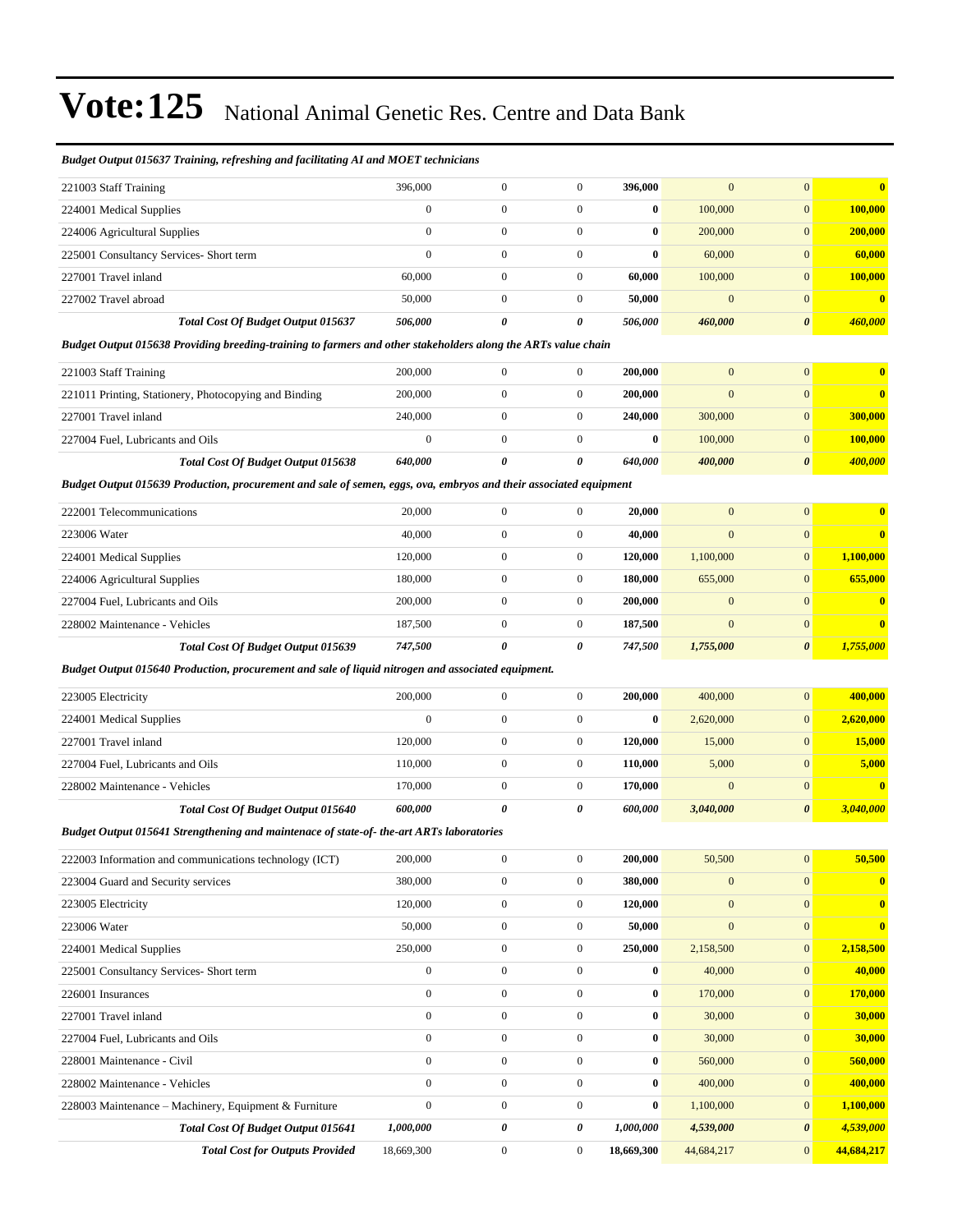| <b>Capital Purchases</b>                                                           |                  | <b>GoU Dev't External Fin</b> | <b>AIA</b>       | <b>Total</b> |                       | GoU Dev't External Fin | <b>Total</b>          |
|------------------------------------------------------------------------------------|------------------|-------------------------------|------------------|--------------|-----------------------|------------------------|-----------------------|
| <b>Budget Output 015672 Government Buildings and Administrative Infrastructure</b> |                  |                               |                  |              |                       |                        |                       |
| 281503 Engineering and Design Studies & Plans for capital<br>works                 | 179,617          | $\boldsymbol{0}$              | $\mathbf{0}$     | 179,617      | $\overline{0}$        | $\overline{0}$         | $\bf{0}$              |
| 281504 Monitoring, Supervision & Appraisal of Capital work                         | 338,000          | $\boldsymbol{0}$              | $\boldsymbol{0}$ | 338,000      | 110,000               | $\mathbf{0}$           | 110,000               |
| 311101 Land                                                                        | 1,130,000        | $\boldsymbol{0}$              | $\boldsymbol{0}$ | 1,130,000    | 150,000               | $\mathbf{0}$           | 150,000               |
| 312101 Non-Residential Buildings                                                   | 7,090,000        | $\boldsymbol{0}$              | $\boldsymbol{0}$ | 7,090,000    | 2,300,000             | $\boldsymbol{0}$       | 2,300,000             |
| 312102 Residential Buildings                                                       | 9,500,000        | $\boldsymbol{0}$              | $\boldsymbol{0}$ | 9,500,000    | $\boldsymbol{0}$      | $\overline{0}$         | $\bf{0}$              |
| 312104 Other Structures                                                            | 2,050,000        | $\boldsymbol{0}$              | $\boldsymbol{0}$ | 2,050,000    | 4,700,000             | $\mathbf{0}$           | 4,700,000             |
| 312202 Machinery and Equipment                                                     | $\boldsymbol{0}$ | $\boldsymbol{0}$              | $\boldsymbol{0}$ | $\bf{0}$     | 3,500,000             | $\overline{0}$         | 3,500,000             |
| Total Cost Of Budget Output 015672                                                 | 20,287,617       | 0                             | 0                | 20,287,617   | 10,760,000            | 0                      | 10,760,000            |
| <b>Budget Output 015673 Roads, Streets and Highways</b>                            |                  |                               |                  |              |                       |                        |                       |
| 281502 Feasibility Studies for Capital Works                                       | 100,000          | $\boldsymbol{0}$              | $\mathbf{0}$     | 100,000      | $\mathbf{0}$          | $\overline{0}$         | $\bf{0}$              |
| 281503 Engineering and Design Studies & Plans for capital<br>works                 | 10,000           | $\boldsymbol{0}$              | $\boldsymbol{0}$ | 10,000       | $\mathbf{0}$          | $\mathbf{0}$           | $\bf{0}$              |
| 281504 Monitoring, Supervision & Appraisal of Capital work                         | 240,000          | $\boldsymbol{0}$              | $\boldsymbol{0}$ | 240,000      | $\mathbf{0}$          | $\overline{0}$         | $\bf{0}$              |
| 312103 Roads and Bridges.                                                          | 600,000          | $\boldsymbol{0}$              | $\boldsymbol{0}$ | 600,000      | $\mathbf{0}$          | $\mathbf{0}$           | $\bf{0}$              |
| 312104 Other Structures                                                            | 300,000          | $\mathbf{0}$                  | $\boldsymbol{0}$ | 300,000      | $\mathbf{0}$          | $\overline{0}$         | $\bf{0}$              |
| Total Cost Of Budget Output 015673                                                 | 1,250,000        | 0                             | 0                | 1,250,000    | $\boldsymbol{\theta}$ | $\boldsymbol{\theta}$  | $\boldsymbol{\theta}$ |
| <b>Budget Output 015677 Purchase of Specialised Machinery &amp; Equipment</b>      |                  |                               |                  |              |                       |                        |                       |
| 281504 Monitoring, Supervision & Appraisal of Capital work                         | 100,000          | $\boldsymbol{0}$              | $\boldsymbol{0}$ | 100,000      | $\mathbf{0}$          | $\mathbf{0}$           | $\bf{0}$              |
| 312101 Non-Residential Buildings                                                   | 846,000          | $\boldsymbol{0}$              | $\boldsymbol{0}$ | 846,000      | $\mathbf{0}$          | $\overline{0}$         | $\bf{0}$              |
| 312201 Transport Equipment                                                         | 1,430,000        | $\boldsymbol{0}$              | $\boldsymbol{0}$ | 1,430,000    | $\boldsymbol{0}$      | $\mathbf{0}$           | $\bf{0}$              |
| 312202 Machinery and Equipment                                                     | 6,287,000        | $\boldsymbol{0}$              | $\boldsymbol{0}$ | 6,287,000    | $\mathbf{0}$          | $\mathbf{0}$           | $\bf{0}$              |
| 312212 Medical Equipment                                                           | 400,000          | $\boldsymbol{0}$              | $\boldsymbol{0}$ | 400,000      | $\mathbf{0}$          | $\overline{0}$         | $\bf{0}$              |
| 312213 ICT Equipment                                                               | 80,000           | $\boldsymbol{0}$              | $\boldsymbol{0}$ | 80,000       | $\mathbf{0}$          | $\overline{0}$         | $\bf{0}$              |
| 312214 Laboratory Equipments                                                       | 1,860,000        | $\boldsymbol{0}$              | $\boldsymbol{0}$ | 1,860,000    | $\mathbf{0}$          | $\overline{0}$         | $\bf{0}$              |
| 314201 Materials and supplies                                                      | 473,000          | $\boldsymbol{0}$              | $\boldsymbol{0}$ | 473,000      | $\boldsymbol{0}$      | $\mathbf{0}$           | $\bf{0}$              |
| Total Cost Of Budget Output 015677                                                 | 11,476,000       | 0                             | 0                | 11,476,000   | $\boldsymbol{\theta}$ | $\boldsymbol{\theta}$  | $\boldsymbol{\theta}$ |
| <b>Budget Output 015679 Acquisition of Other Capital Assets</b>                    |                  |                               |                  |              |                       |                        |                       |
| 281504 Monitoring, Supervision & Appraisal of Capital work                         | 150,000          | $\boldsymbol{0}$              | $\boldsymbol{0}$ | 150,000      | $\mathbf{0}$          | $\overline{0}$         | $\bf{0}$              |
| 312101 Non-Residential Buildings                                                   | 1,655,500        | $\boldsymbol{0}$              | $\mathbf{0}$     | 1,655,500    | $\mathbf{0}$          | $\mathbf{0}$           | $\bf{0}$              |
| 312104 Other Structures                                                            | 1,645,800        | $\boldsymbol{0}$              | $\boldsymbol{0}$ | 1,645,800    | 4,100,000             | $\overline{0}$         | 4,100,000             |
| 312202 Machinery and Equipment                                                     | 1,550,000        | $\boldsymbol{0}$              | $\boldsymbol{0}$ | 1,550,000    | $\boldsymbol{0}$      | $\mathbf{0}$           | $\mathbf{0}$          |
| 312301 Cultivated Assets                                                           | 3,470,000        | $\boldsymbol{0}$              | $\boldsymbol{0}$ | 3,470,000    | $\mathbf{0}$          | $\overline{0}$         | $\bf{0}$              |
| 314201 Materials and supplies                                                      | 1,190,000        | $\boldsymbol{0}$              | $\boldsymbol{0}$ | 1,190,000    | $\mathbf{0}$          | $\overline{0}$         | $\bf{0}$              |
| Total Cost Of Budget Output 015679                                                 | 9,661,300        | $\pmb{\theta}$                | 0                | 9,661,300    | 4,100,000             | $\boldsymbol{\theta}$  | 4,100,000             |
| <b>Total Cost for Capital Purchases</b>                                            | 42,674,917       | $\boldsymbol{0}$              | $\boldsymbol{0}$ | 42,674,917   | 14,860,000            | $\overline{0}$         | 14,860,000            |
| <b>Total Cost for Project: 1325</b>                                                | 61,344,217       | $\boldsymbol{0}$              | $\boldsymbol{0}$ | 61,344,217   | 59,544,217            | $\mathbf{0}$           | 59,544,217            |
| <b>Total Excluding Arrears</b>                                                     | 61,344,217       | $\boldsymbol{0}$              | $\boldsymbol{0}$ | 61,344,217   | 59,544,217            | $\overline{0}$         | 59,544,217            |